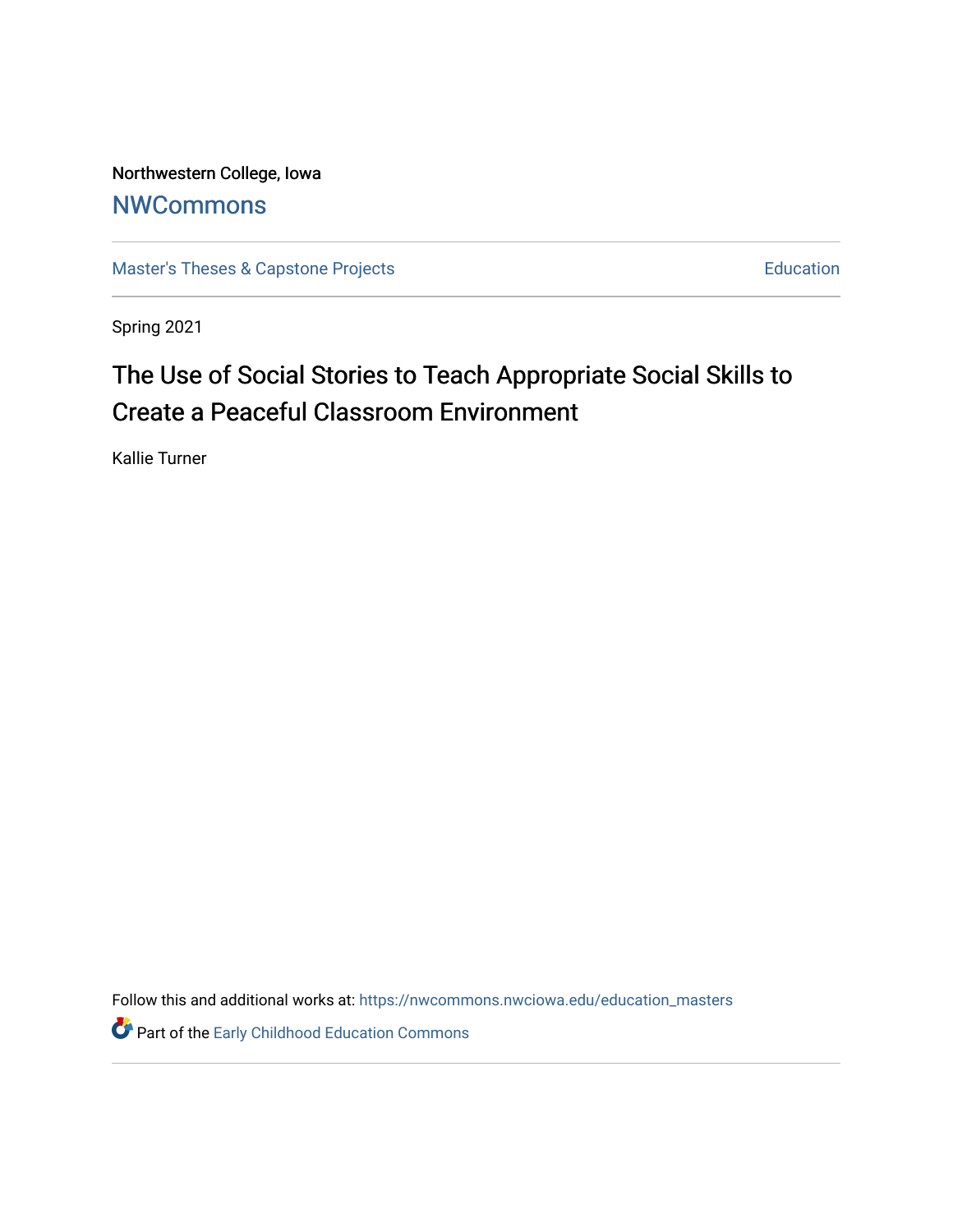The Use of Social Stories to Teach Appropriate Social Skills to

Create a Peaceful Classroom Environment

Kallie Turner

Northwestern College

An Action Research Project Presented

in Partial Fulfillment of the Requirements

For the Degree of Master of Education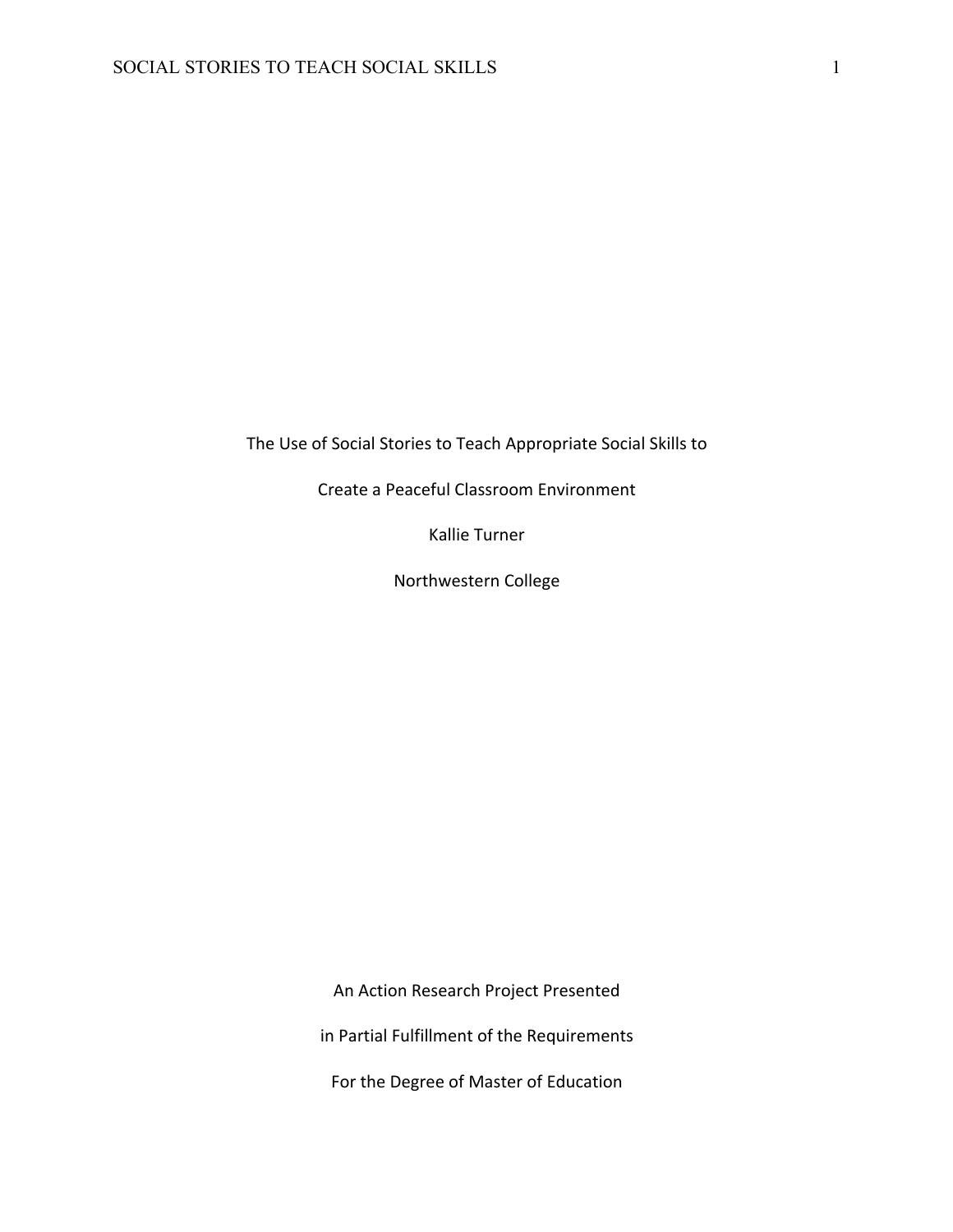#### **Abstract**

This action research was motivated by the researcher's own classroom observations of student behavior and social interactions as well as an interest in how social stories have been proven to help individual students in social situations. Having had individual students who benefitted from social stories, the researcher's interest grew; the researcher wondered if this same process could be used with an entire class. The researcher is a kindergarten teacher in her fifth year of teaching and had her own students participate in the implementation of reviewing social stories to practice social skills to improve the overall quality of the classroom environment. This study took place over a 14-week period where a new social skill was introduced via social story each week. Over the course of the week, the given social story was repeated each day as well as on an as-needed basis for individual students. The data reflected irregularities due to the COVID-19 pandemic, making the study inconclusive.

*Keywords: social skills, social stories, classroom environment*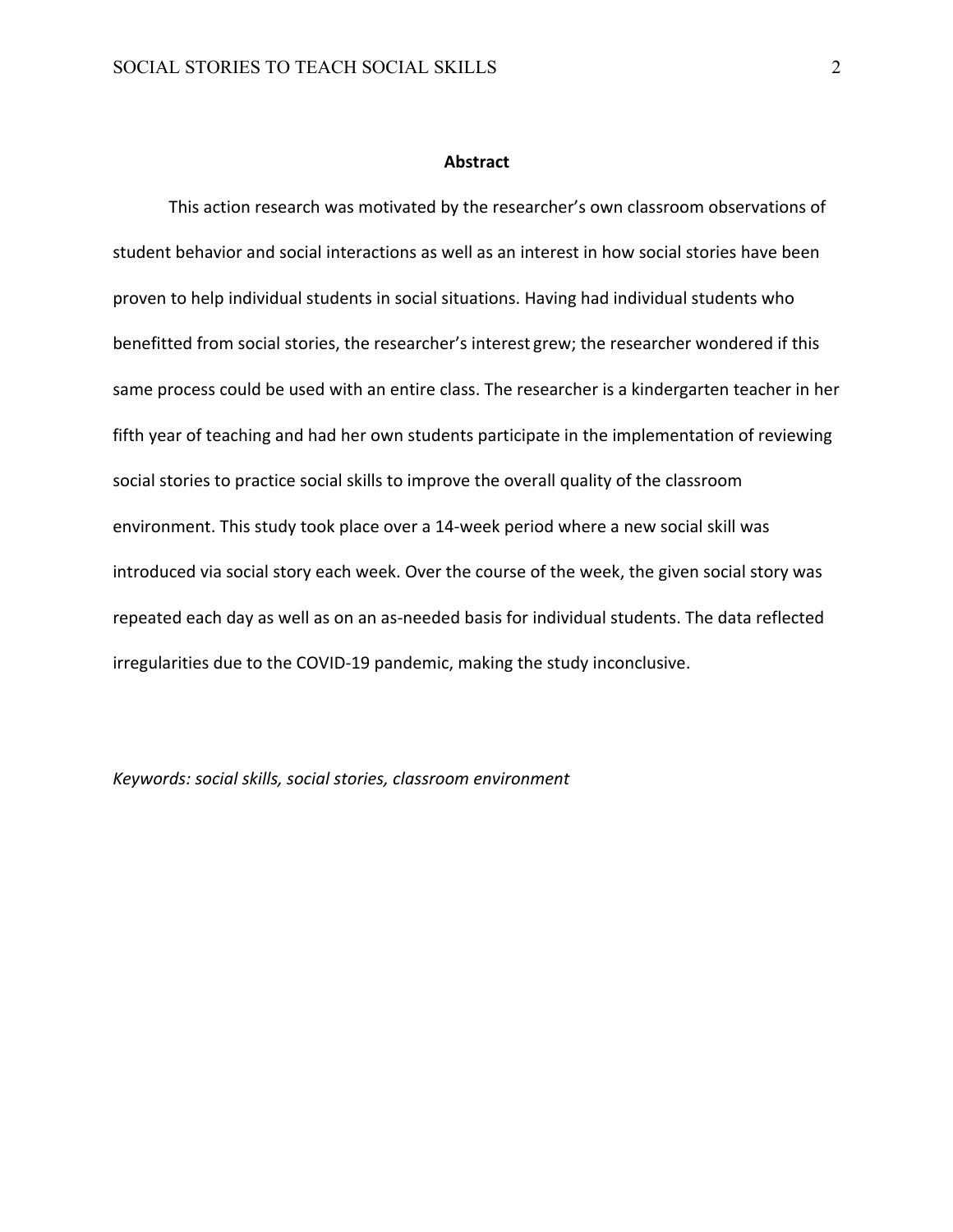# **Table of Contents**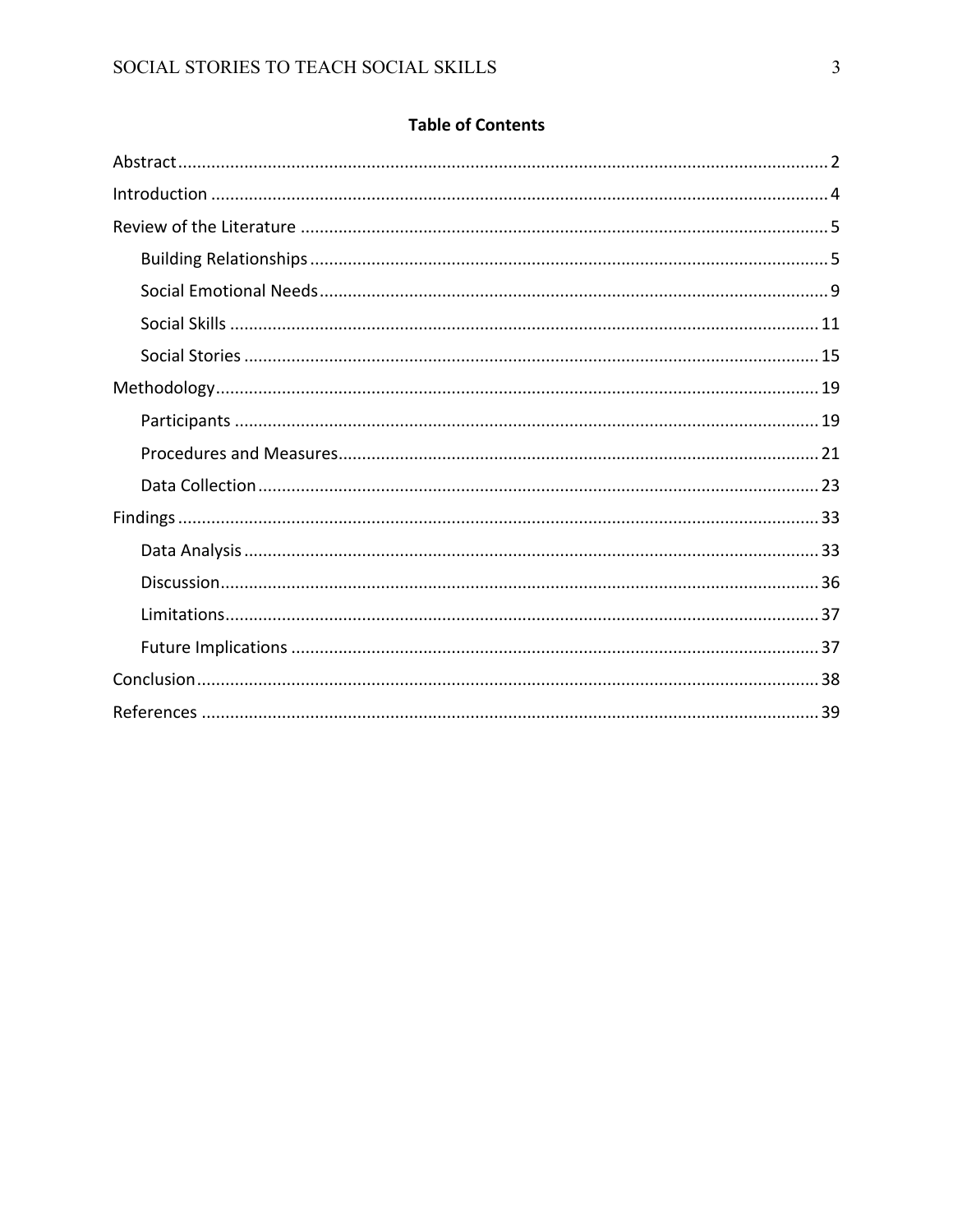#### **The Use of Social Stories to Teach Appropriate Social Skills to**

#### **Create a Peaceful Classroom Environment**

Over the years, kindergarten classrooms have seen a decline in the appropriate use of social skills among students. Young children have trouble with listening to and responding to their peers appropriately, stating their needs and emotions, and being flexible when things don't go exactly as planned or the way they wanted. The problem is that students do not have the appropriate social skills to interact with their peers, a deficit that creates a hectic classroom culture not supportive to learning.

Kindergarten is a time when students should start becoming independent in their academic and social interactions. It is clear that social skills are not developed in the home as much as they once were. At this age, social skills are just as important as the academics that are being taught in school; therefore, social emotional lessons have become an essential part of the school day for young students. The purpose of this action research project is to implement social emotional lessons, specifically social stories, so students will learn and practice appropriate social skills in hopes of creating a calm and peaceful classroom that is conducive to student learning. The research question being addressed is, "does the use of social stories to teach students social skills create a calm and peaceful classroom environment conducive to learning?"

To examine the importance of social skills and their development in young learners, articles published within the last ten years were reviewed. The Dewitt Library's online databases provided by Northwestern College was used to access relevant articles. Included in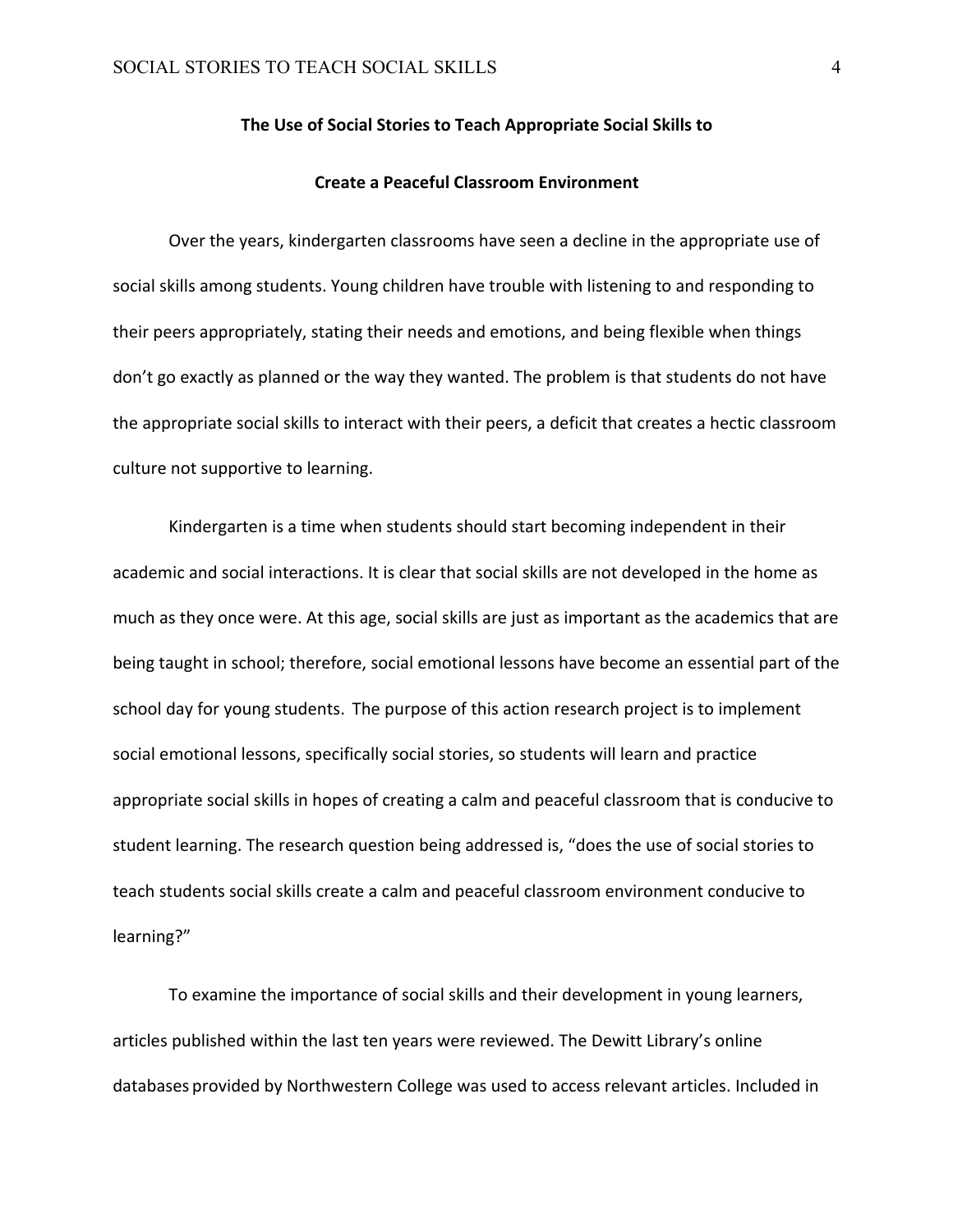this literature review are articles and studies that included information regarding relationships within the classroom, social emotional needs, social skill development and importance, and/or the use of social stories.

The review of literature was made up of four main parts: relationships, social emotional needs, social skills, and social stories. Building strong, positive teacher-to-student relationships is an essential part of a well-run classroom; without these relationships, there is no learning. Positive student-to-student relationships are a large part of making the classroom community successful. When relationships are positively established by all parties, a calm and peaceful environment can be maintained. Recognizing the social emotional needs of students can provide insight into what socials skills are absent. It's also important to understand what social skills are and why they are important in school and in everyday life. Lastly forthe purpose of this research, is understanding if the implementation of social stories helps student's gain a better understanding of social skills that are needed for students to be successful in the classroom. In the review of literature, this information will be detailed to help the reader gain a better understanding of why this action research project is important in today's classroom and how it will help students in the future.

#### **Review of the literature**

#### **Building Relationships**

Encouraging students to use appropriate social skills is a crucial part of a kindergarten classroom that can be managed by building relationships with students. Content area and pedagogical classes in teacher education programs stress the importance of building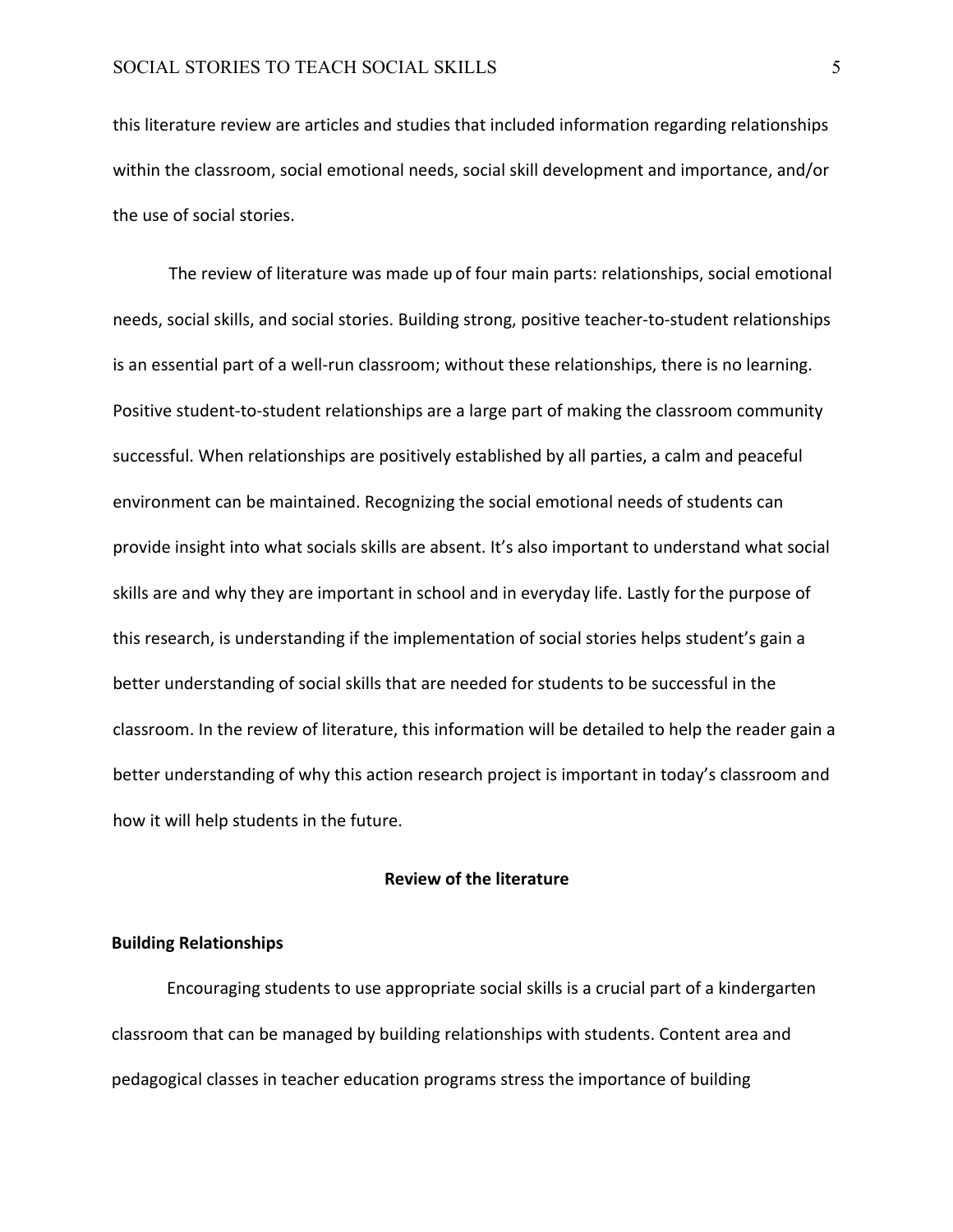relationships with students to create an environment conducive to student learning. While teacher-student relationships are important, student-to student relationships may be just as important. Dr. George Bear and Dr. Lindsey Mentz (2016) from the University of Delaware conducted a qualitative research study to provide guidance on how relationships impact the classroom experience. Their focus was the school climate and behavioral outcomes. They concluded that student to-student relationships are equally as important as teacher-student relationships when creating a classroom culture. Positive student-to-student relationships, as well as having teachers responsive to peer and social dynamics, have been found to cultivate emotional support and encourage a structured setting (Bear et al, 2016). Unfortunately, present day kindergarten students are entering school without the appropriate social skills to communicate and interact with their peers appropriately (Cawaling, 2020). Without such skills, the environment, and the peers within, are likely to suffer.

Relationships in a classroom are just as important as the academic learning that takes place, according to Bear et al. (2016), Mangin (2010), Minahan et al., 2019) and Split et a (2016). Relationships between the teacher and students contributes to the culture of the environment, the amount of engagement that can be seen, and the influence that can be had on a students' future. Students with caring and supportive interpersonal relationships in school (with teachers and with peers) report more positive academic attitudes and values as well as more satisfaction with school (Bear et al, 2016). Positive relationships encourage growth and change.

Melinda Mangin (2010), an assistant professor at Michigan State University, conducted a qualitative research study in the area of math implementation, examining the effect of general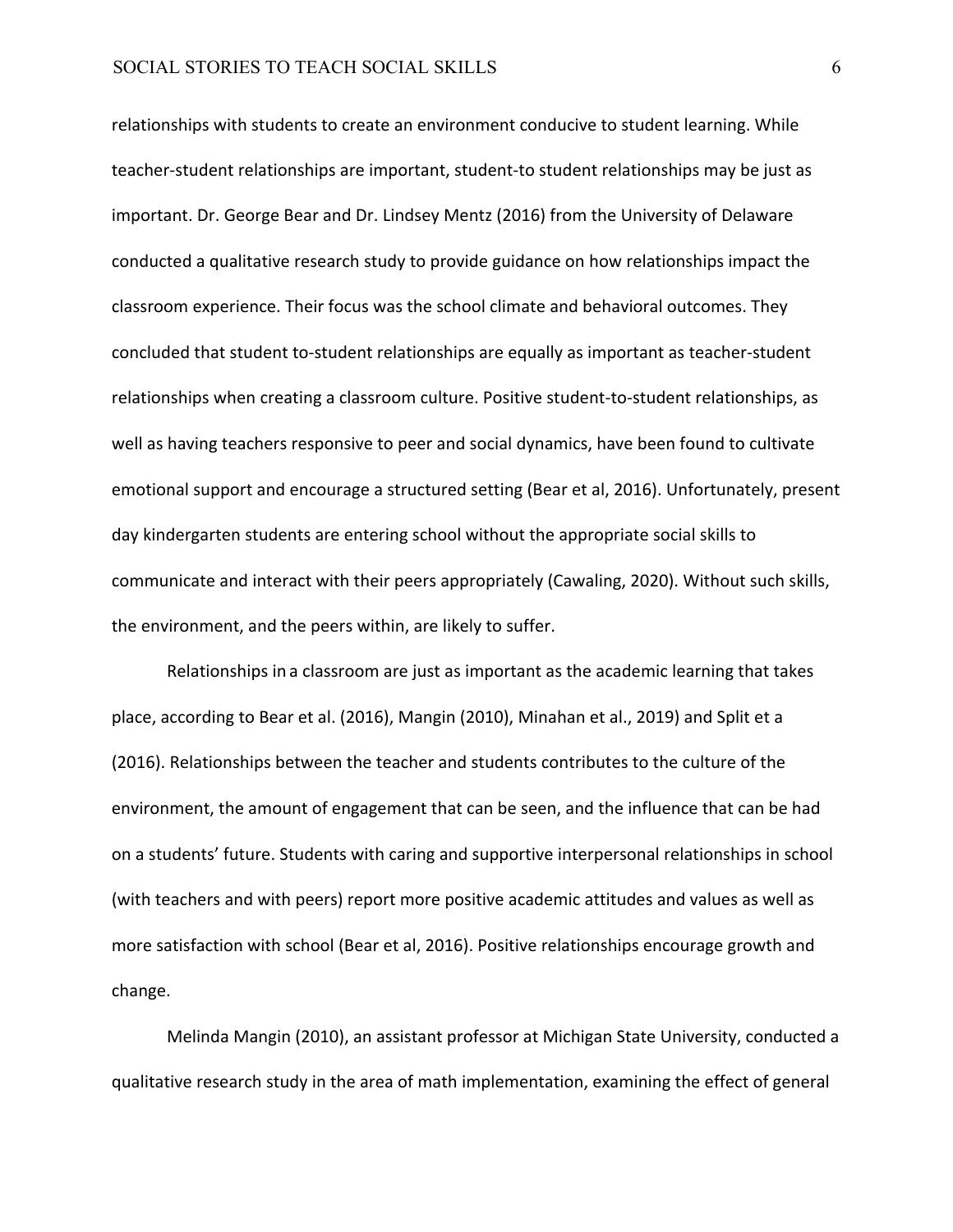negative perceptions of math by elementary teachers and how the negative perceptions influenced relationships between colleagues as well as their desire to make a change in their math teaching. The study took place at Garden Side Elementary in Lakewood, Michigan with the introduction of a new math specialist. During this study, the goal was to create a positive math culture among teachers and students as well as improve standardized test scores in the area of math. The study had three parts of implementation. First, during the fall semester, the math specialist encouraged the use of nonthreatening math activities, such as Bingo, to alter preconceived notions of math. The next step was to have reflective conversations about instructional practices with PLC teams. Mangin (2010) found that the teachers were not able to move past their negative perceptions of math during these reflective conversations, but rather their negative perception spread amongst other teachers as well as the students in the school. The math specialist recognized the negative perception of math and suggested new math ideas and practices for classroom implementation in hopes of building strong relationships with her colleagues. The math specialist moved to a new approach of one-on-one modeling starting with five kindergarten teachers and four first grade teachers. The math specialist visited these classrooms once per week for a total of 30 successfully modeled lessons. Though these one-onone lessons within individual classrooms went well, not all teachers were ready to surrender to the process, and many upper elementary teachers, who had not had one-on-one modeling sessions, questioned the intentions of the math specialist at all. This process gave way to a mistrust where productive and reflective conversations could not be had with all teachers, leading to unsuccessful attempts to increase student performance. In a field where collaboration amongst colleagues is essential for progress, teachers must be able to build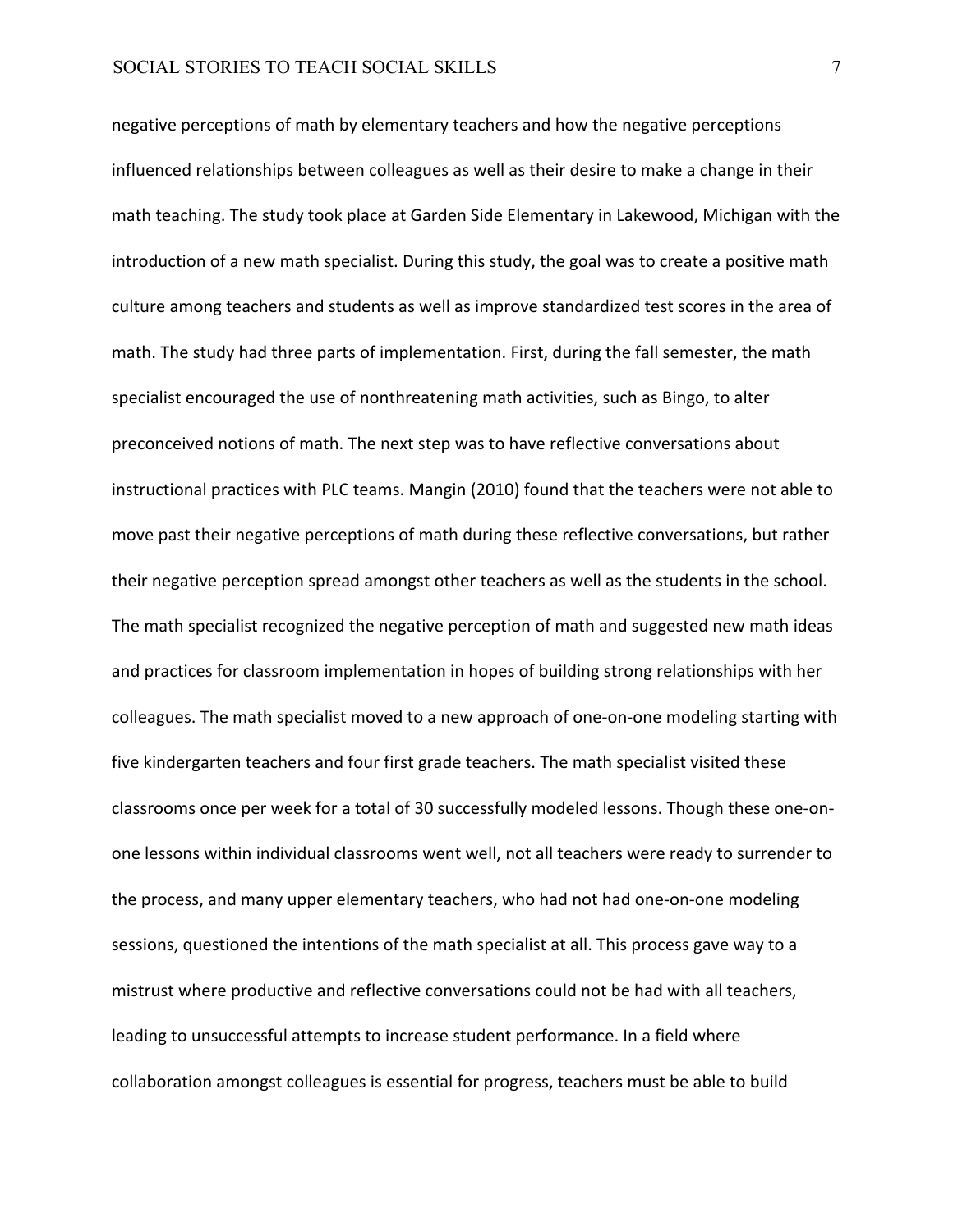trusting relationships with each other. The influence of teacher-to-teacher relationships in schools potentially have a direct impact on how teachers build relationships with their students as well as how students build relationships with their peers.

Behavior management has proved to be an effective way for teachers to build relationships within their classrooms. According to a study entitled, "Use of Praise and Reprimands as Critical Ingredients of Teacher Behavior Management: Effects on Children's Development in the Context of a Teacher-Mediated Classroom Intervention," the use of praise and reprimands shapes the functioning of the classroom (Split et al., 2016). Though praise is a widely recognized practice in the educational community, recent research has shown the use of praise is used far less than the use of reprimands. This study examined how praise for good behavior and reprimands for negative behaviors were used in 30 second-grade classrooms in 15 different schools. The Good Behavior Game (GBG), an intervention to promote on-task behaviors and prevent disruptive behaviors, was used in half of the classrooms in the study. The GBG was played three times per week during regular classroom lessons, gradually increasing in duration of time as the study continued. Observations of frequency of verbal praise and reprimands were made as well as the socio-behavioral dynamics within the classroom. The researchers also included peer-reported observations in their study. The results suggest that classrooms with more effective behavior management, indicated by more praise and fewer reprimands, enhanced students' development during the course of the school year. When a teacher makes negative remarks on a frequent basis, the climate of the classroom suffers. Split et al. (2020) argues that this type of negativity may affect a child's sense of security and selfesteem, as well as cause more withdrawn social and emotional behaviors within the classroom.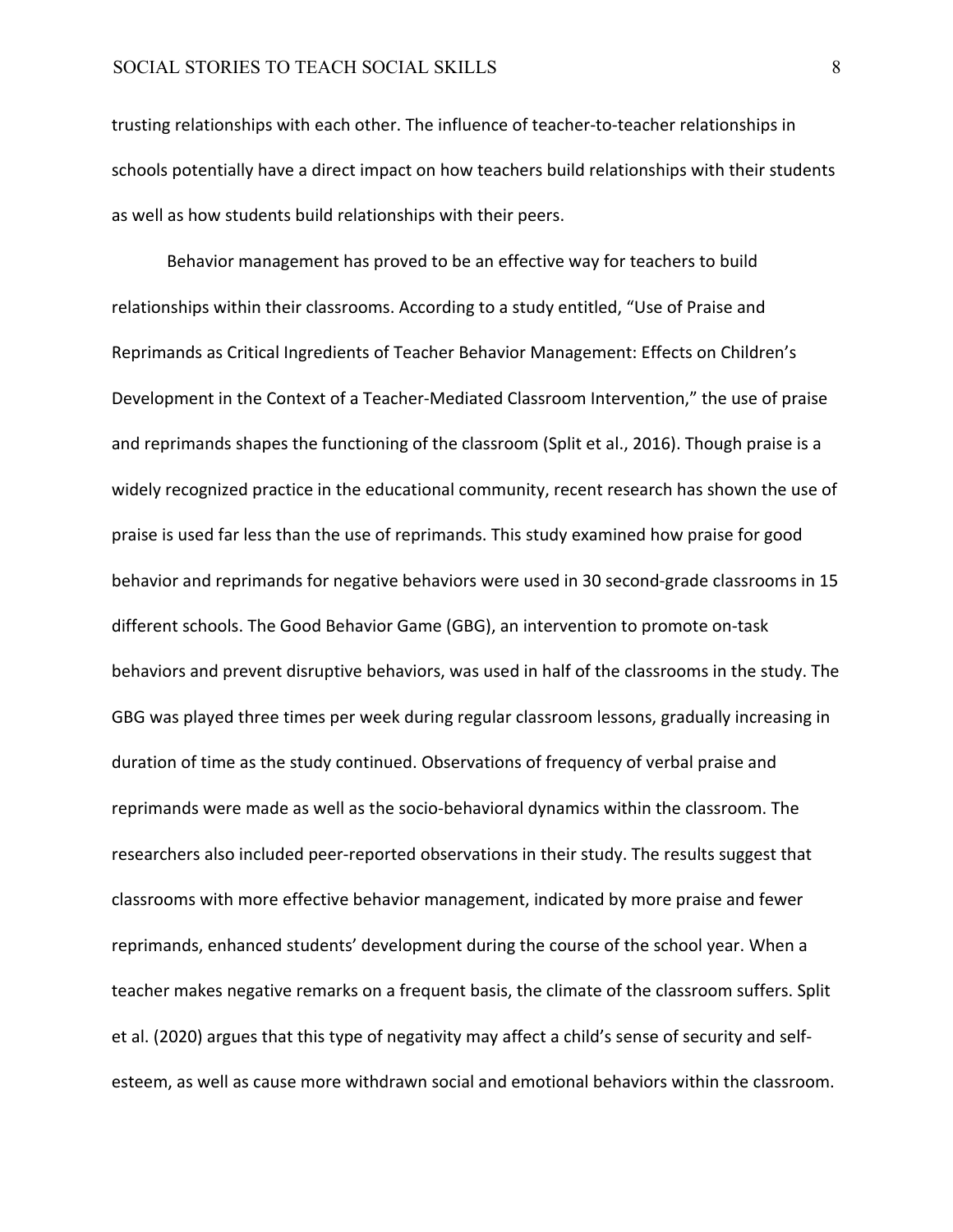The study concludes that there were more positive outcomes when teachers used fewer reprimands and more praise. The impact on how the use of praise can affect the classroom climate provides insight into how positive relationships between the teacher and the student can affect the overall classroom environment. Though praise should be used cautiously, as some students can be negatively impacted by the public attention, its effects on the classroom and the relationships within it have been considered beneficial.

#### **Social Emotional Needs**

When attempting to build relationships and create a successful classroom environment, it's important to understand the social emotional needs of students. Bardhoshi (et al., 2019), conducted qualitative research on assessment instruments that school counselors use to effectively provide services for students and information for teachers to use within their classroom. The study examined five different instruments that can be implemented by school counselors to assess students struggling with emotional and behavioral concerns such as depression, anxiety, post-traumatic stress disorder (PTSD), obsessive compulsive disorder (OCD), oppositional defiance disorder (ODD), attention deficit hyperactivity disorder (ADHD), conduct disorder (CD), and other problematic behaviors interfering with academics, relationships, and classroom behaviors. The instruments that counselors have free-access to include the Hamilton Rating Scale for Depression (HAM-D),

Generalized Anxiety Disorder Screener (GAD-7), PTSD Checklist (PCL), Swanson, Nolan, and

Pelham IV (SNAP), and the Vanderbilt Assessment Scale from the National Institute for Children's Health Quality (NICHQ). These different assessment instruments use different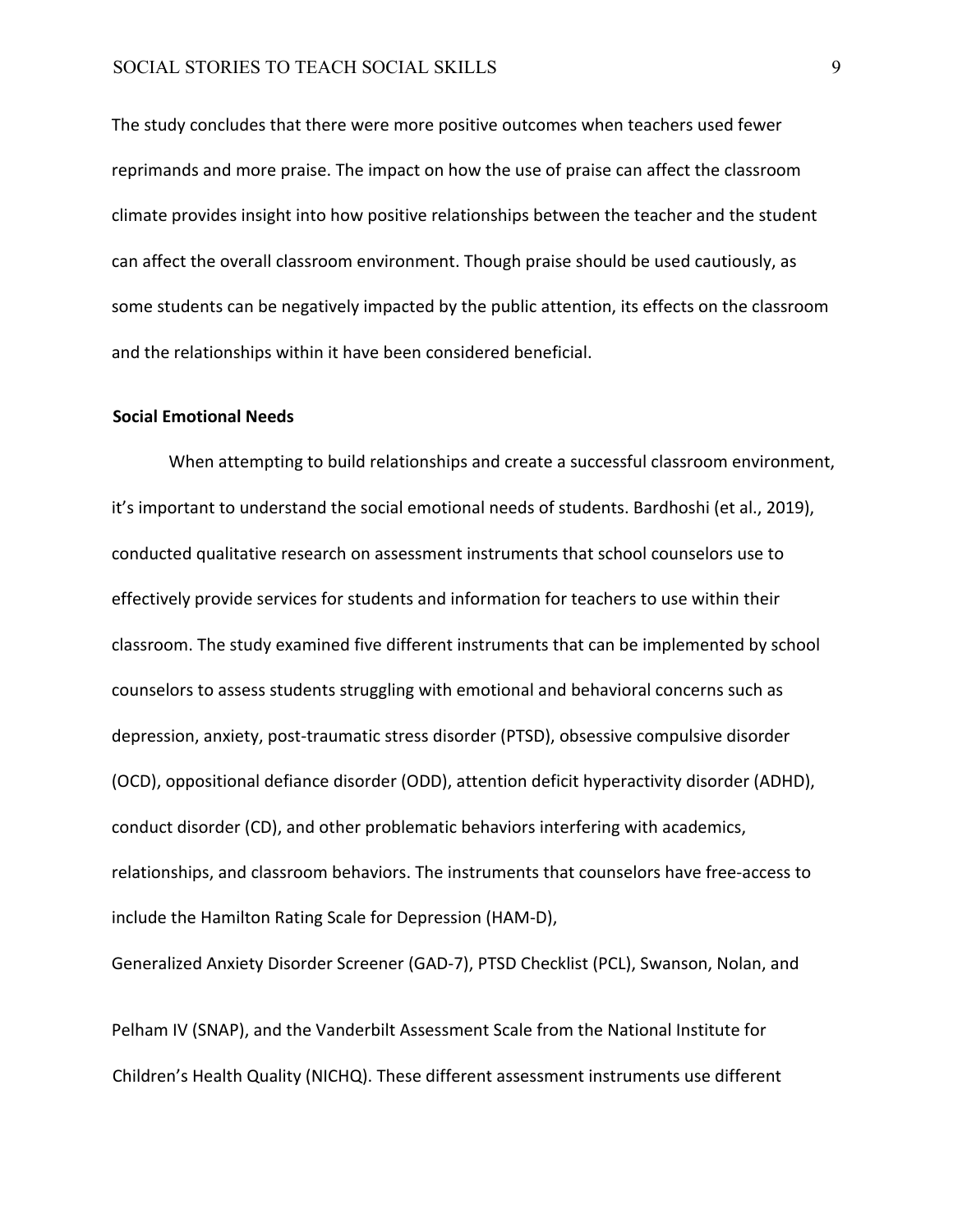formats such as self, parent, and teacher reporting, as well as counselor assessment. The use of different assessment formats helped counselors gain different perspectives on the students to be able to correctly plan interventions to meet their needs. While these assessments are readily available for counselors, Bardhoshi et al. (2019) found that many school counselors reported primarily using an unstructured interview format for assessment. However, this research concluded that the use of these free access assessments provided more "structured and quantifiable approach" and supports the use of these instruments with children in the school setting (Bardhoshi et al., 2019, p. 7). Using these screeners helps gather data as sustainable evidence that is objective as well as addresses areas that may have not been seen as a concern previously to facilitate intervention and to be used as a referral to a specialist for treatment and follow-up services.

In addition to using these assessments for students, Bardhoshi et al. (2019) found that utilizing other staff within school buildings is beneficial for making positive changes within a classroom. School counselors are helpful when it comes to relationship building among teachers and students and can also be an additional trusted adult for a student to turn to in a time of need. Most school counselors are trained in mental health challenges and identifying and providing correct and necessary interventions (Bardhoshi et al., 2019). Bardhoshi et al. (2019) writes, "when counselors successfully address students' emotional and behavioral challenges early in their school experience, students are more likely to develop resiliency skills, complete high school and be more successful in life" (p. 1).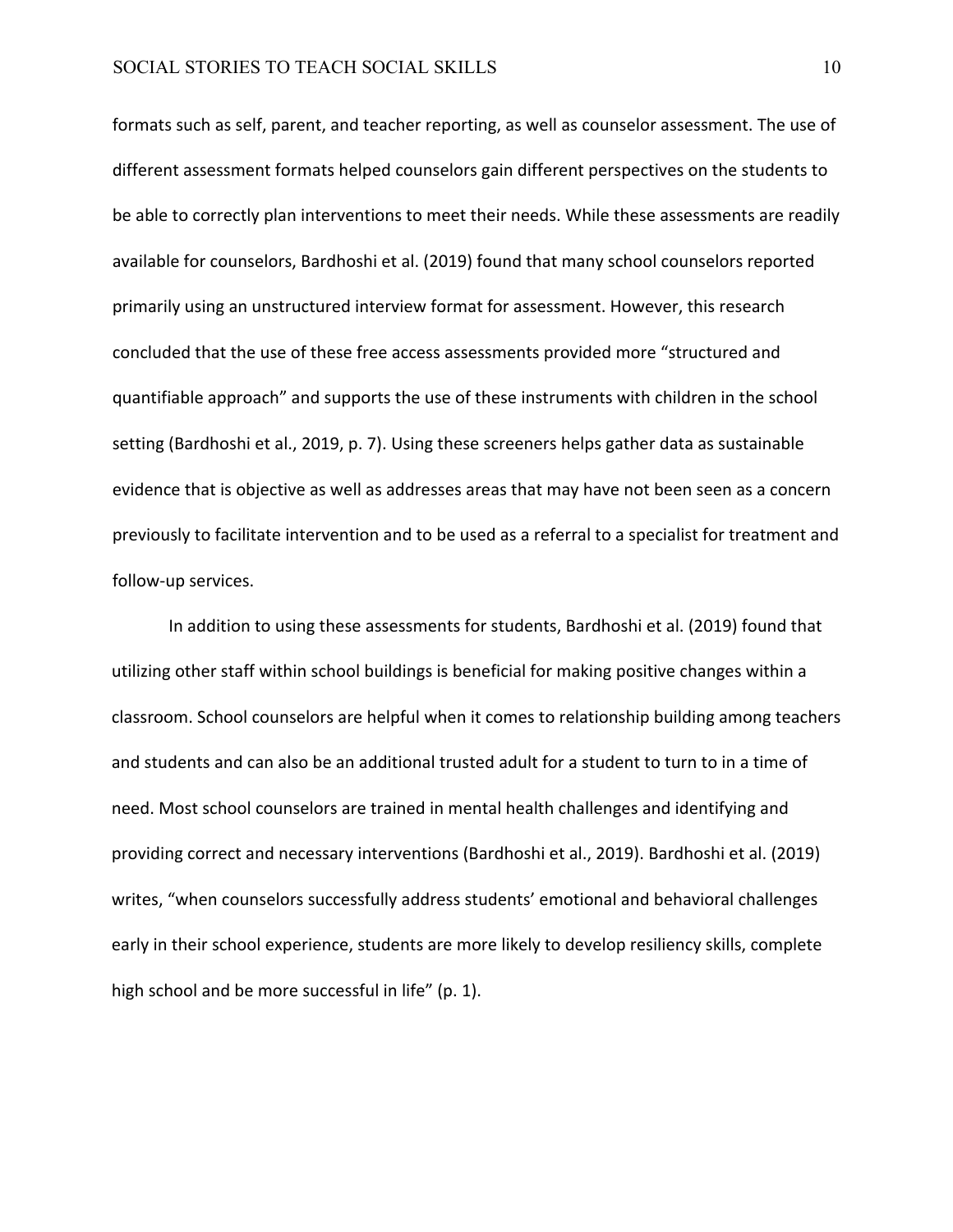School counselors have found that using social stories can have a positive impact on student behavior. Social stories often fit within their comprehensive counseling programs and can also be integrated into other interventions such as Response to Intervention (RTI) or Positive Behavior Intervention and Supports (PBIS) (Goodman et al., 2017). Being aware of students' social emotional needs provides insight into what social skills are lacking among students and what social skills need to be taught directly.

#### **Social Skills**

The impact of the lack of social skills by students beginning their educational careers has been well researched. "Enhancing Social Skills of Kindergarten Children with Autism Through the Training of Multiple Peers as Tutors*" (*Laushey et al., 2000*)* documents a research study conducted in two kindergarten classrooms of 20-25 general education students as well as at least one student with autism. The goal of this study was to use buddy time within the classroom for students to model and practice age-appropriate social skills. Students were taught to play and communicate with their buddy during center time. Buddies were changed daily so students had the opportunity to practice with different students. Students were observed for 10 minutes every 10 days on age-appropriate social skills including asking for an object and responding to the answer, appropriately getting attention from others, waiting their turn, and looking at the person speaking. The researchers found that social skills performance increased with the use of the buddy program. The research study found that the peer tutoring process also helped the student with autism. Data from the study showed that all of the students progressed in their social skills abilities and development. Laushey et al. (2000)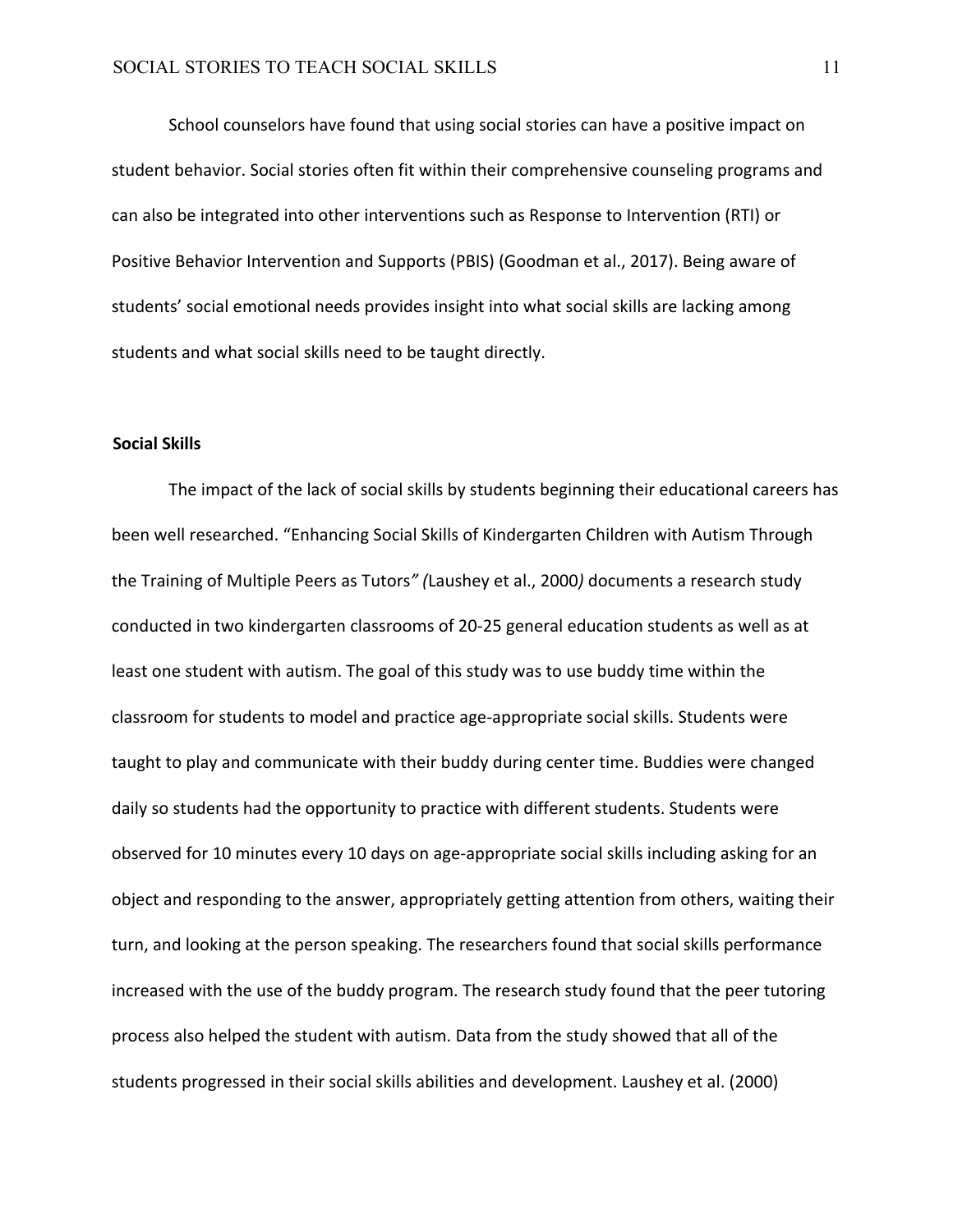concludes that because the "lack of social skills inhibits the development of interpersonal relationships, including positive relationships with peers" (p. 183), specific training and a supportive structure are necessary for students to make growth in their social skills.

Often, passive immersion in classroom life is hypothesized to be enough to meet all students' social skill needs. However, as time has passed and more inclusive classrooms have become normalized, more direct social skills instruction has been found to be needed. Allowing time for meaningful learning and purposeful practice of appropriate social skills increases results and achieves greater long-term effects toward a more accepting and peaceful classroom. It is important that students receive social emotional learning (SEL) instruction in early childhood education in order to form strong, positive, long-lasting relationships and to succeed academically (Cawaling, 2020).

Social emotional learning (SEL) is described as having three components: emotional processing, social and interpersonal skills, and cognitive relations (Cawaling, 2020). SEL is "the capacity to recognize and manage emotions, solve problems effectively, and establish positive relationships with others" (Goodman, 2019, p.26). Allison Cawaling (2020), a student at California State University, sought to understand the emotional process of young children. She immersed herself as a teacher-researcher into a pre-school aged classroom at the Cabrillo College Children's Center to observe and engage with students through short lessons. There were 23 children ages 3.5 to 4.5 in this classroom. Cawaling (2020) provided three 15 minute lessons with a goal of having students identify their current emotions, indicate why they were feeling a certain emotion, and demonstrate a calming technique. They read books about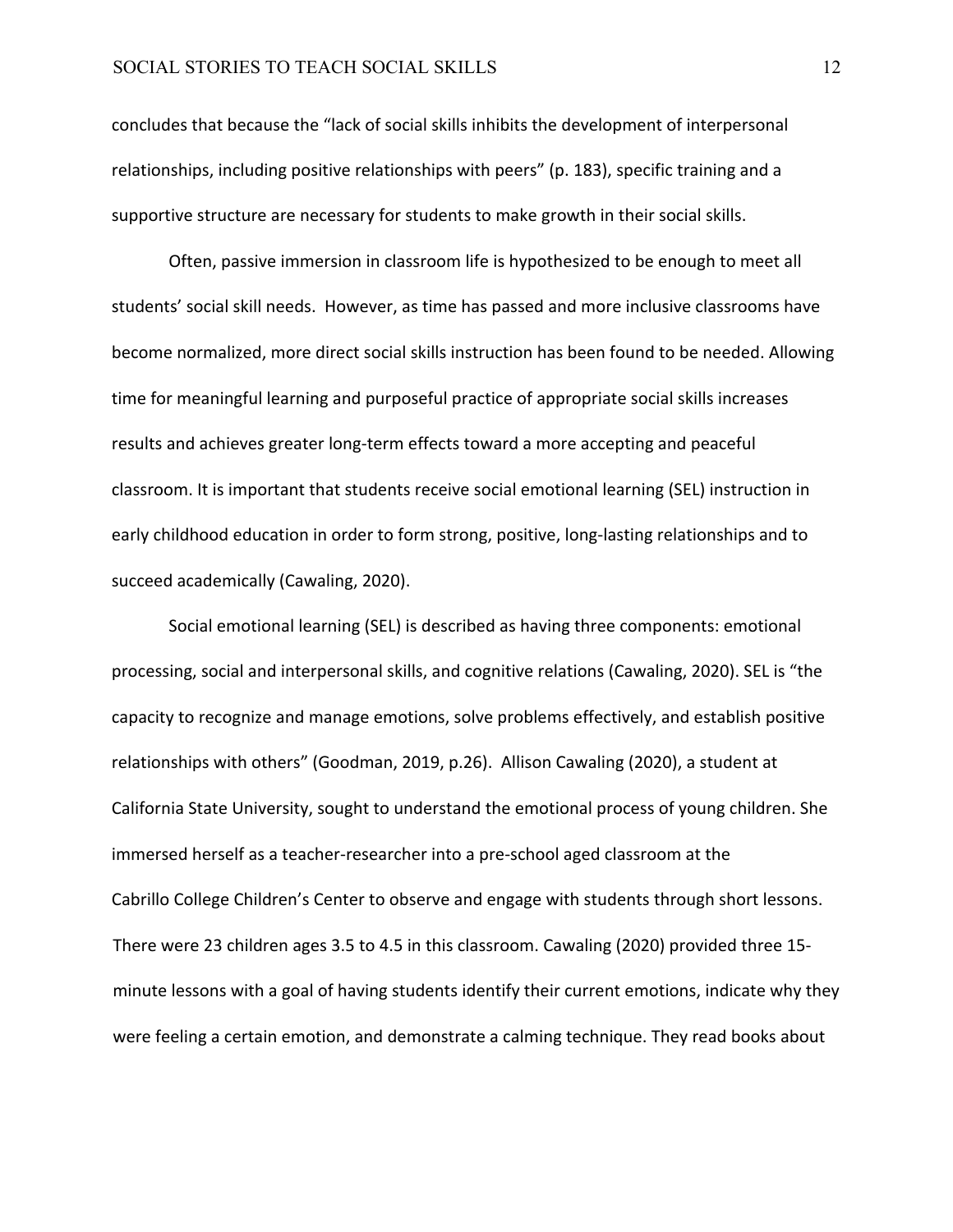emotions and practiced identifying emotions through pictures. They also drew their own pictures of emotions and engaged in imaginative play about emotions.

Cawaling (2020) found that these young students were able to identify emotions such as happy, sad, mad, calm, and loved within themselves and others, but were not able to identify actions that made them feel a certain way. Emotional processes allow children to recognize and label their own feelings and emotions as well as the feelings and emotions of their peers (Cawaling, 2020). Social and interpersonal skills encompass being able to have positive interactions with peers by recognizing and understanding appropriate social cues and interpreting the behaviors of those around them (Cawaling, 2020). The results of Cawaling's (2020) study suggest that students need social and emotional instruction to fully understand their own feelings, the feelings of others, and what makes them feel a certain way and why. This foundational understanding was found to help students develop appropriate social skills.

The development of appropriate social skills has been found to have a profound impact on a child's emotions and behaviors. According to research by Bardhoshi (et al., 2019), about 20 percent of youth in the U.S. have emotional or behavioral challenges. "The Individuals with Disabilities Education Improvement Act (2004) recognized the negative effects these challenges can have on students' academic performance" (Bardhoshi et al., 2019, p. 1). Consequently, learning about social interactions and practicing them on a daily basis is an essential skill in the early educational careers of our youth. The recommendation by Bardhoshi et al. (2019) that assessment instruments are needed to provide necessary information to help individual students in their academic, social, and behavioral experience coincides with Cawaling's (2020) findings. Both research by Bardhoshi et al. (2019) and Cawaling (2020) confirm that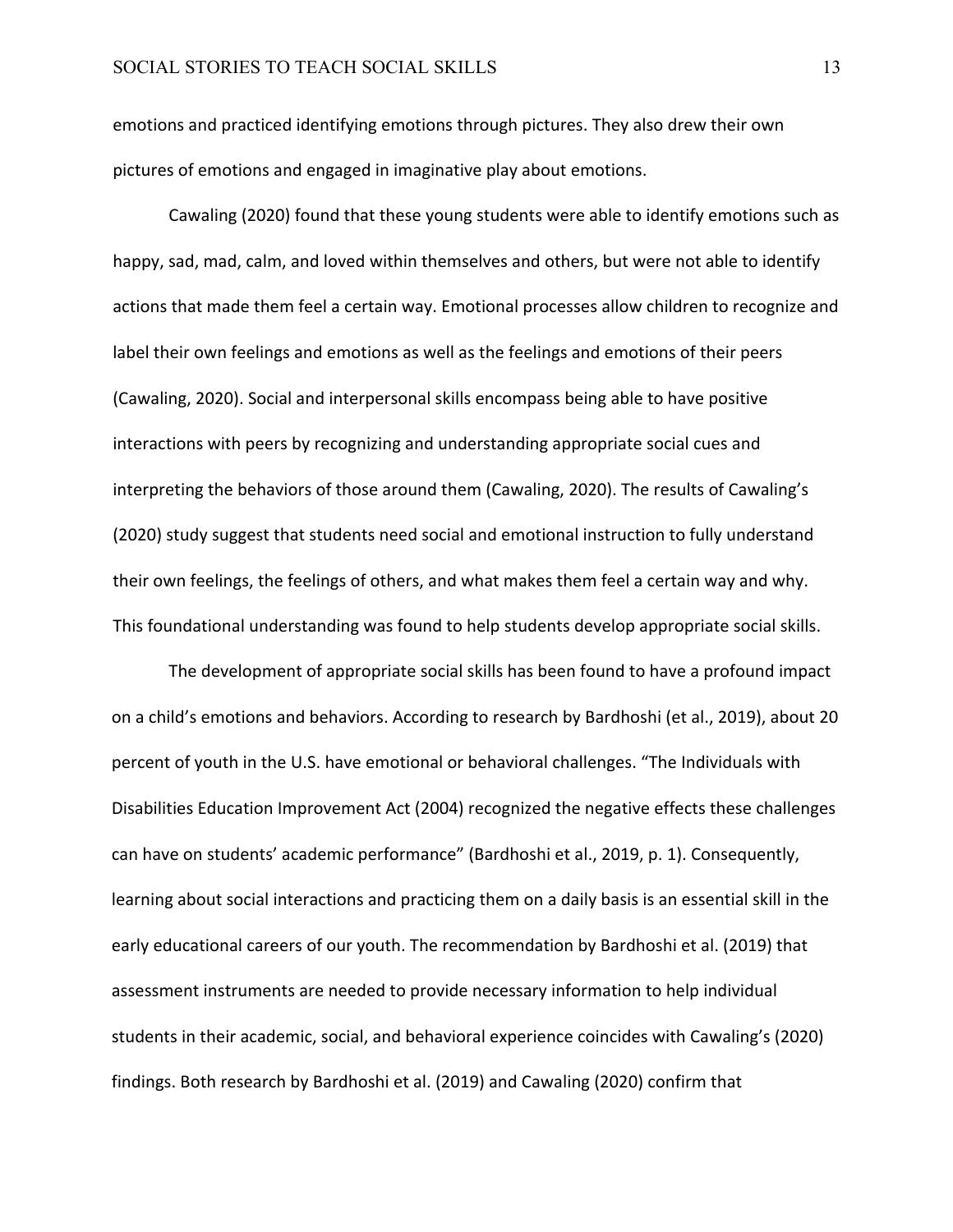understanding students' social emotional needs and providing them with appropriate interventions and instruction is an essential part of their developmental needs.

Social skills training enables kids to learn the skills that are needed to be active participants within the classroom and community. In a longitudinal research study by Castro et al. (2018), 17 child participants as well as their first and third grade teachers were observed for emotion recognition and problem behaviors. Participants completed the Peabody Picture Vocabulary Test (PPVT-III), the Assessment of Children's Emotion Scale (ACES), and the Increasingly Clear Emotions task (ICE) to gauge ability in emotional recognition. Teachers rated students' hyperactivity using the Social Skills Rating System for Teachers (SSRS-T) to measure problem behaviors. The goal of the study aimed to explore a link between a child's ability to recognize emotion and their hyperactivity. Castro et al. (2018) argued that being able to recognize emotion at an early age can play a role in social skill acquisition that if not properly acquired could result in later problems with behavior. This applies vice versa as well; problem behaviors may lead to the inability to appropriately recognize emotion (Castro et al., 2018). Children with limited opportunities to practice appropriate social interactions due to peer avoidance and/or minimized or modified interactions with peers because of their behavior may not be able to develop the skills needed to be successful in their peer interactions. Most of the time, children are able to master the skill of emotion recognition, which can be defined as "the subset of skills involved in attending to, identifying, and labeling facial, bodily, and vocal expressions of emotions displayed by the self or others" by the age of five (Castro et al., 2018, p. 157). The mastery of emotion recognition empowers children to make informed decisions about their own emotions as well as those of others.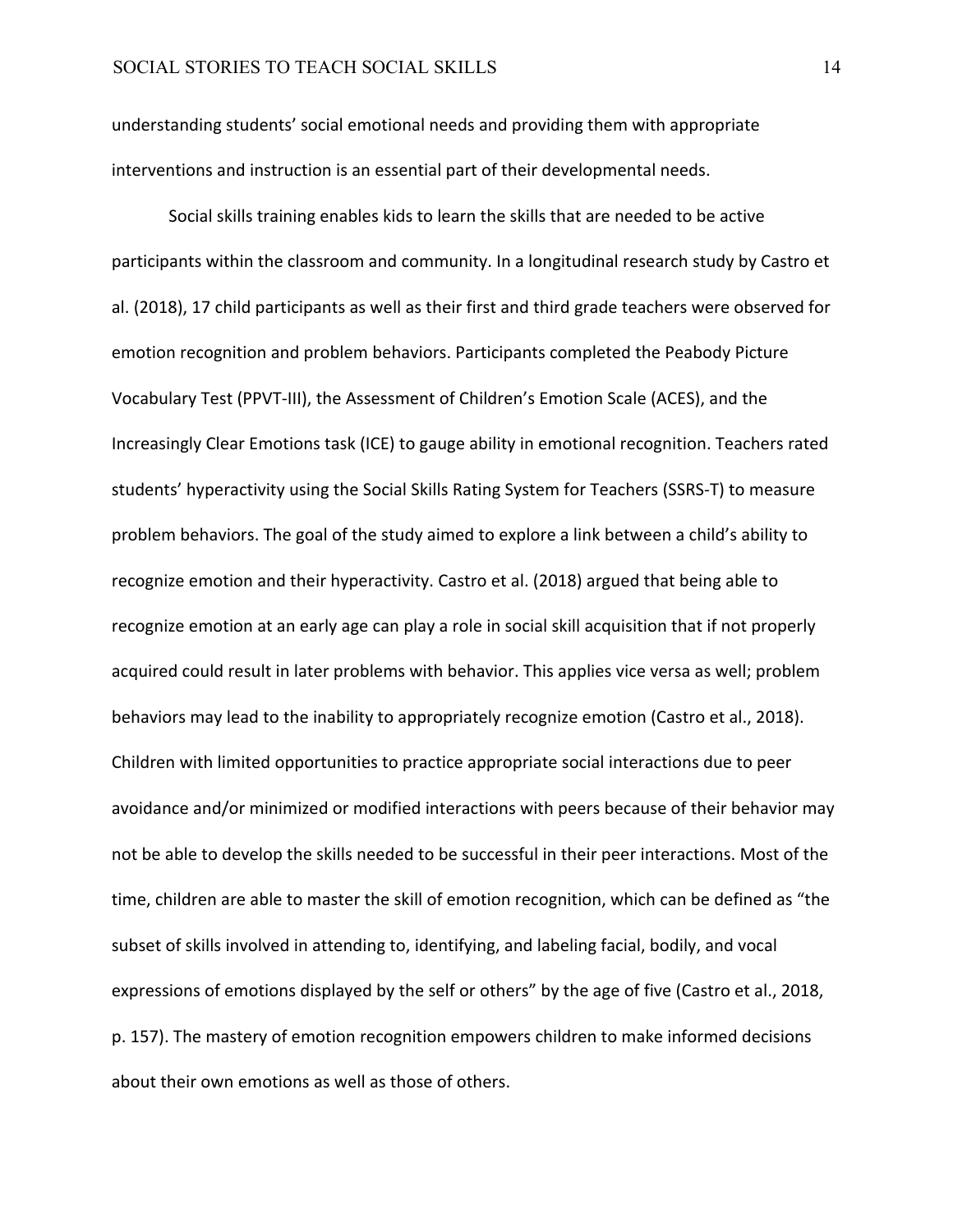While the development of social skills within children can impact their lives in positive ways, the lack of social skills within children can be problematic. In research by Cawaling (2020), she declares that "without strong social skills, students may demonstrate problem behaviors and low academic success later in school" (p. 2). Behavior difficulties (due to lack of social skills) may become less manageable without intervention after the age of 8 (Cawaling, 2020). Another researcher, Michael Haslip (2020), agrees that the lack of appropriate instruction may lead to impatient emotions, blunt and igniting reactions, and the inability to solve problems with language that does not continue the conflict or create escalation. According to Haslip (2020), relational aggression is also a means for concern: "hurtful peer language used to exclude or disrupt children's sense of group and peer belonging and weaken ties of friendship" (p. 3). Being able to share honest thoughts in a school setting can be hard when the environment tolerates impatience, anger, and aggression (Haslip, 2020). The research studies by Cawaling (2020) and Haslip (2020) have provided insight into teaching students to become more cognizant of their social behaviors in school as well as in general social settings and the impact of teaching social skills has on their surrounding environment.

## **Social Stories**

Social skills can be embedded into the classroom in many ways. Michael Haslip (2020), a teacher-researcher at Drexel University, noticed impatient emotions, blunt reactions, hurtful language, and the inability to solve problems occurring in his classroom. He wanted to see his students use more courteous language patterns to build authentic relationships as well as create a better focus on learning. Haslip (2020) believed that courteous language needs to be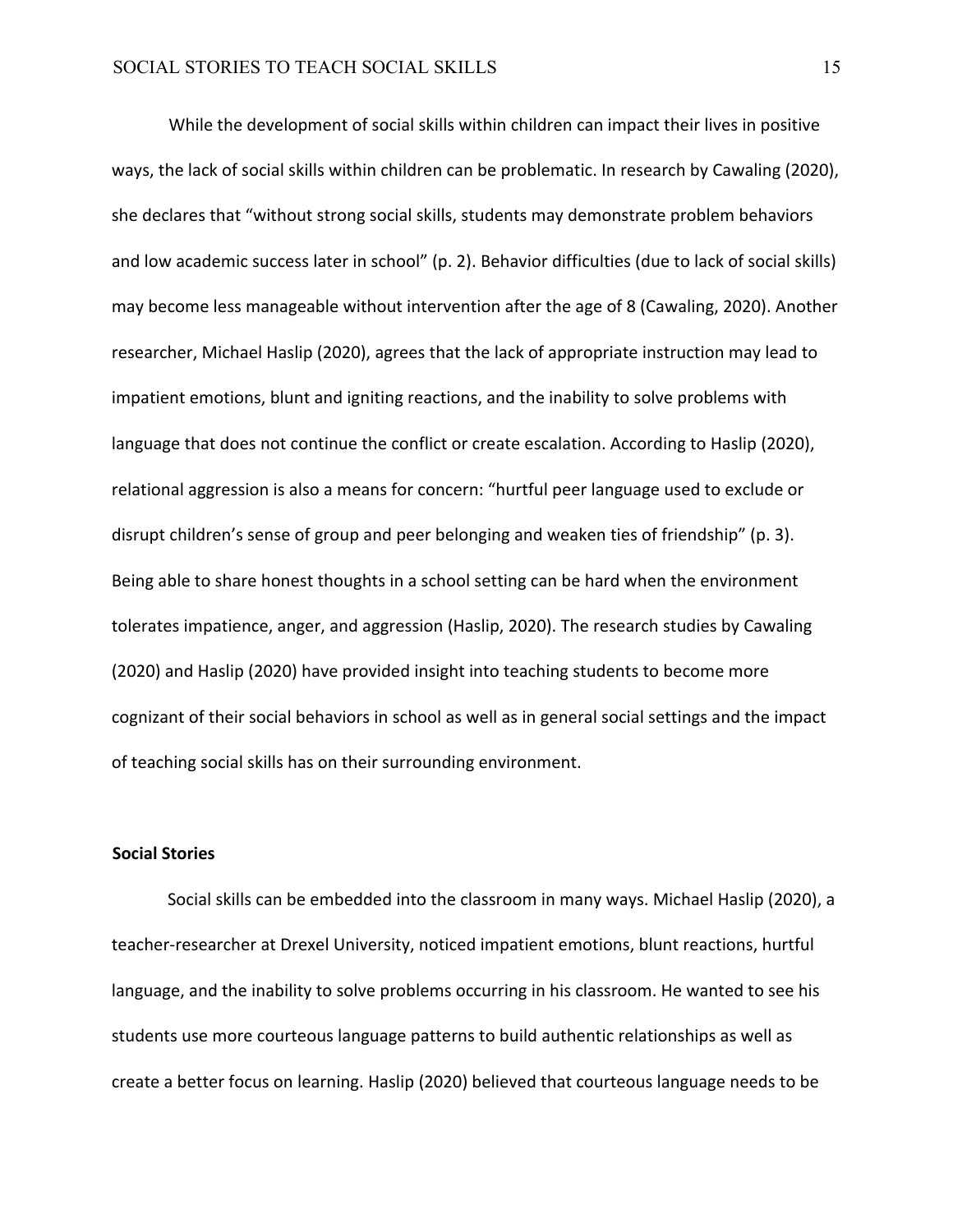modeled and practiced in order to be sustained. His qualitative research study took place within his own classroom comprised of 20 first grade students in Virginia. Haslip (2020) created courtesy scripts to give students the words they needed to appropriately interact with peers. Morning circle, as well as time with peer buddies, was used to practice specific social skills. He introduced courteous phrases one at a time starting with the phrase, "Will you please. . . ." The class listened to this phrase in different contexts and with examples as well as repeated these phrases for practice. Students practiced in pairs and made up their own "will you please" statements.

During the duration of his study, Haslip (2020) found that an intervention of how to listen to and respond to these statements was necessary. He then implemented responses that good listeners give upon hearing such statements during morning meetings. The class discussed verbal responses and action responses. Haslip (2020) concluded that when children did not know how to make requests or provide a response, problem behaviors occurred. He concluded that the most efficient way to improve language and behaviors in the classroom was to explicitly give students scripts that they could apply to various situations. Applying the use of the scripts to generalized social situations is difficult for students due to the diverse types of social interactions students may have on a daily basis.

Furthermore, teachers need to be prepared for the kinds of interactions they may see in the classroom. A study by Hoffman et al. (2015) looked at the effects of using Torey Hayden's narratives in preservice teacher education. This research study included 98 participants who graduated between 1992-2012 from initial special education certification programs and who had completed an introductory course in which Hayden's books were used. The participants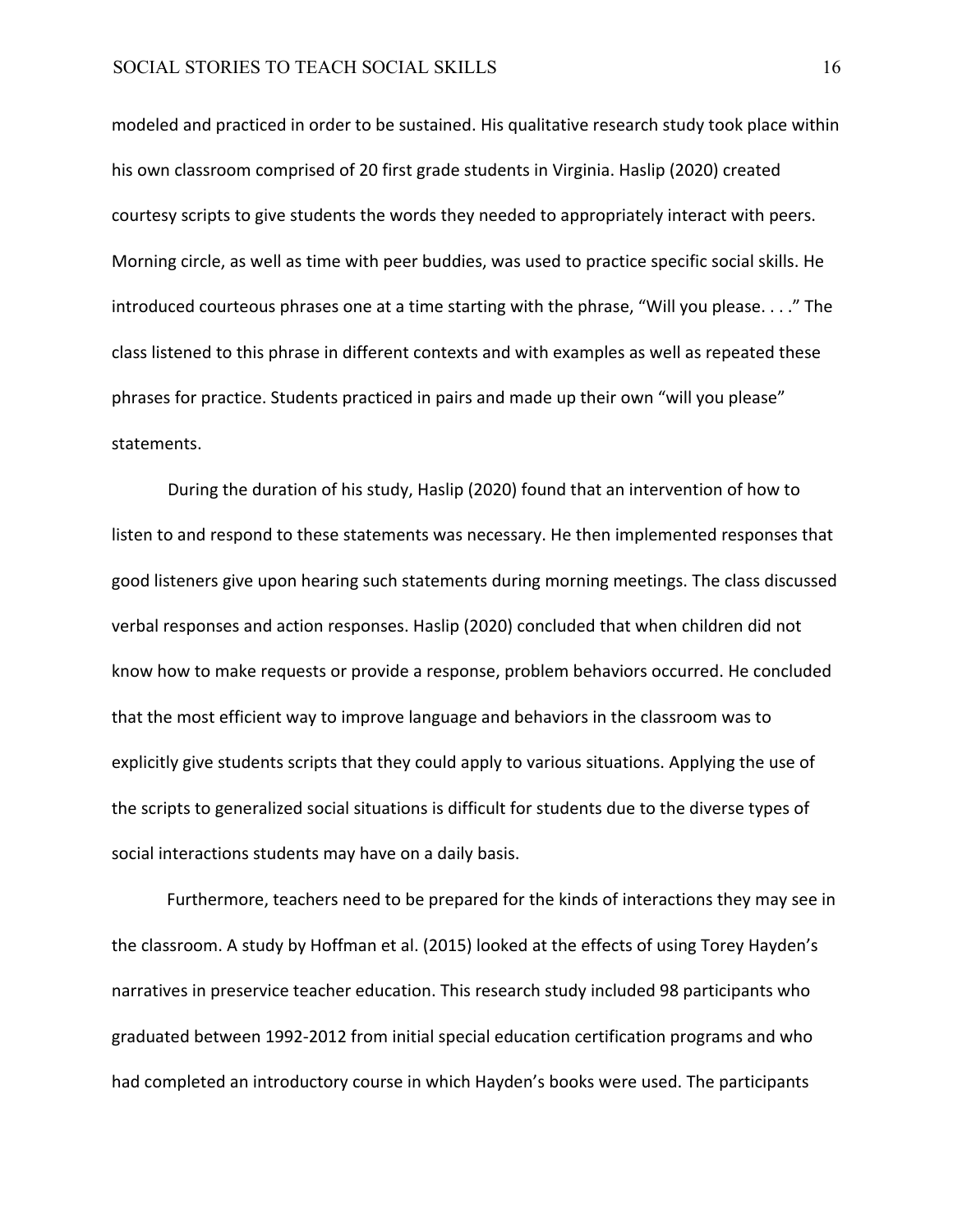had been teaching special education for a mean of 8.44 years. The study was designed to measure the long-term influence of Torey Hayden's concept of using narrative stories to develop an understanding of relationship development within a classroom. Participants were sent a questionnaire of closed and open-ended questions and partook in an interview. The study concluded that Torey Hayden's narrative accounts of real classrooms allowed the preservice teachers to see and analyze situations from different perspectives as well as construct their own knowledge of behaviors as opposed to just having the knowledge handed down by someone else (Hoffman et al., 2015). As humans, we are motivated to listen more closely if the learning is in story form; concepts are easier to understand, and we are able to recall details for a longer period. Hoffman and his team's (2015) research have shown that narratives of social interactions and settings have proved useful in the special education classroom. More research is needed to understand how they may be beneficial in general education classroom as well.

Social stories have been used in special education, mainly for students with autism. Much like Torey Hayden's classroom accounts to help teachers learn, social stories are used to help children gain an understanding of their social surroundings. Social stories are "short personalized stories designed to teach children with autism how to manage their behavior during social situations by describing where the activity is likely to take place, when and how it will occur, the emotional perspectives of others involved, and potential responses the target child could display" (Litras et al., 2010, p.1). Social stories have been shown to produce a generalization of skills across different settings (Litras et al., 2010).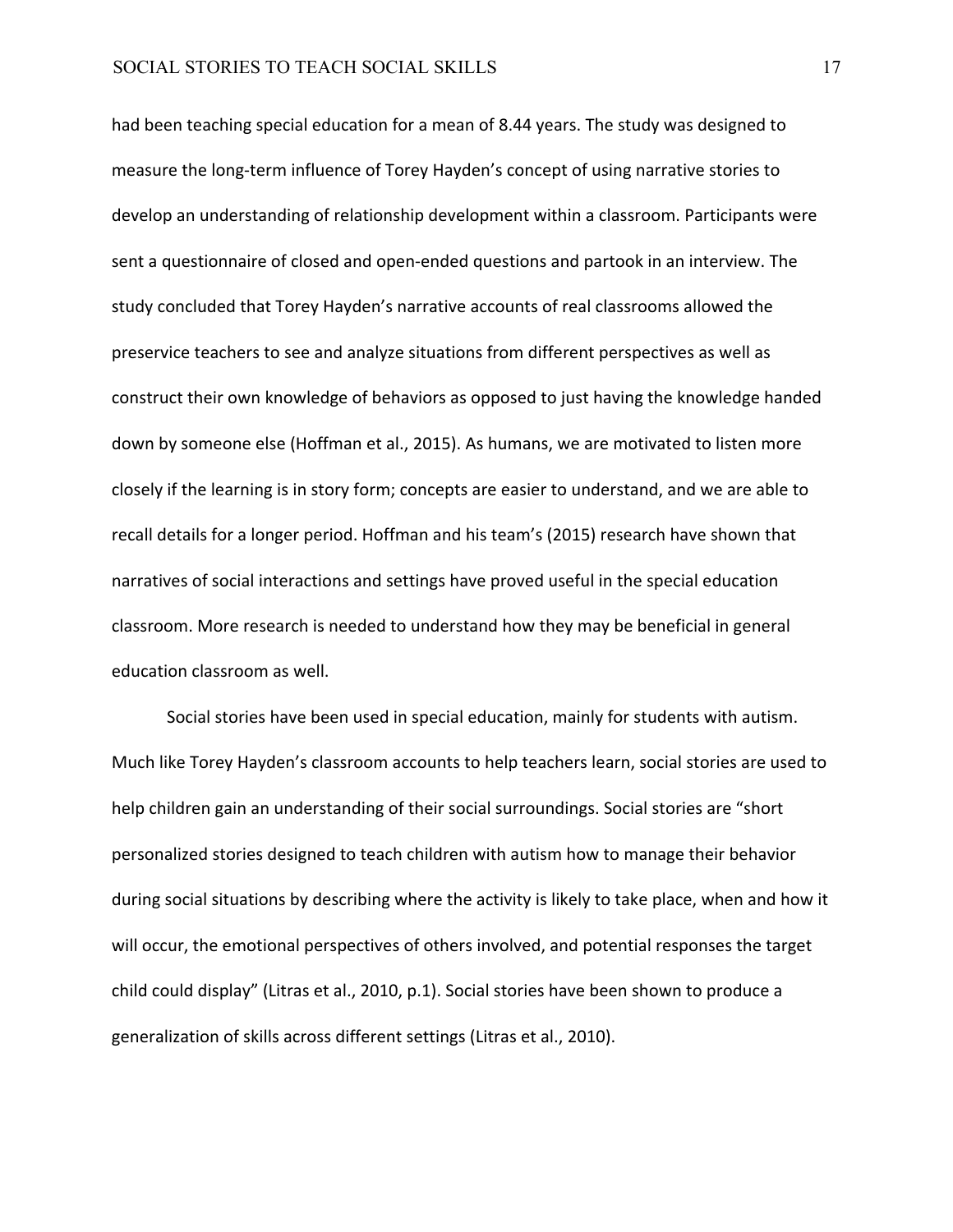Social stories have been used to help a child understand the expected behavior. In a study by Agosta et al. (2004), a child who had an autism diagnosis was observed. He spent the majority of his time in a special education setting with seven other students, one teacher, and two instructional assistants. The research study sought to use a social story to extinguish a problem behavior. In this case, the student would regularly scream during the morning meeting activities, causing distractions and interruptions throughout the special education classroom. During phase one of the study, a social story was read twice before morning circle time took place. It was read again once the child was seated in the circle, and again if necessary, at any point during the 20-minute lesson. The student was given verbal praise for every 5 minutes of expected behavior and was awarded with a happy face that could be traded for a tangible reward, in this case, candy. As time went on, the student no longer needed the tangible reward and only verbal praises were given. The student even was able to say, "no screams" as an indicator that he understood that screaming was not an appropriate behavior to display at this time. Overall, the results of this study were quite positive. The use of the social story decreased the number of screams by 13.8 screams in a 20-minute period; the student started with 21.2 screams and decreased them to 7.4 screams. The length of appropriate quiet time without screams also increase and was able to be maintained.

This strategy, the use of social stories, has been used as a whole-class intervention to create a more peaceful and productive environment based on the definition of social stories by Goodman (2017). "Social stories are an evidenced-based practice used to improve social, behavioral, and communicative functioning, especially in youth. (p. 25)." In kindergarten, considerable time is spent reading together and making connections to literature. Using social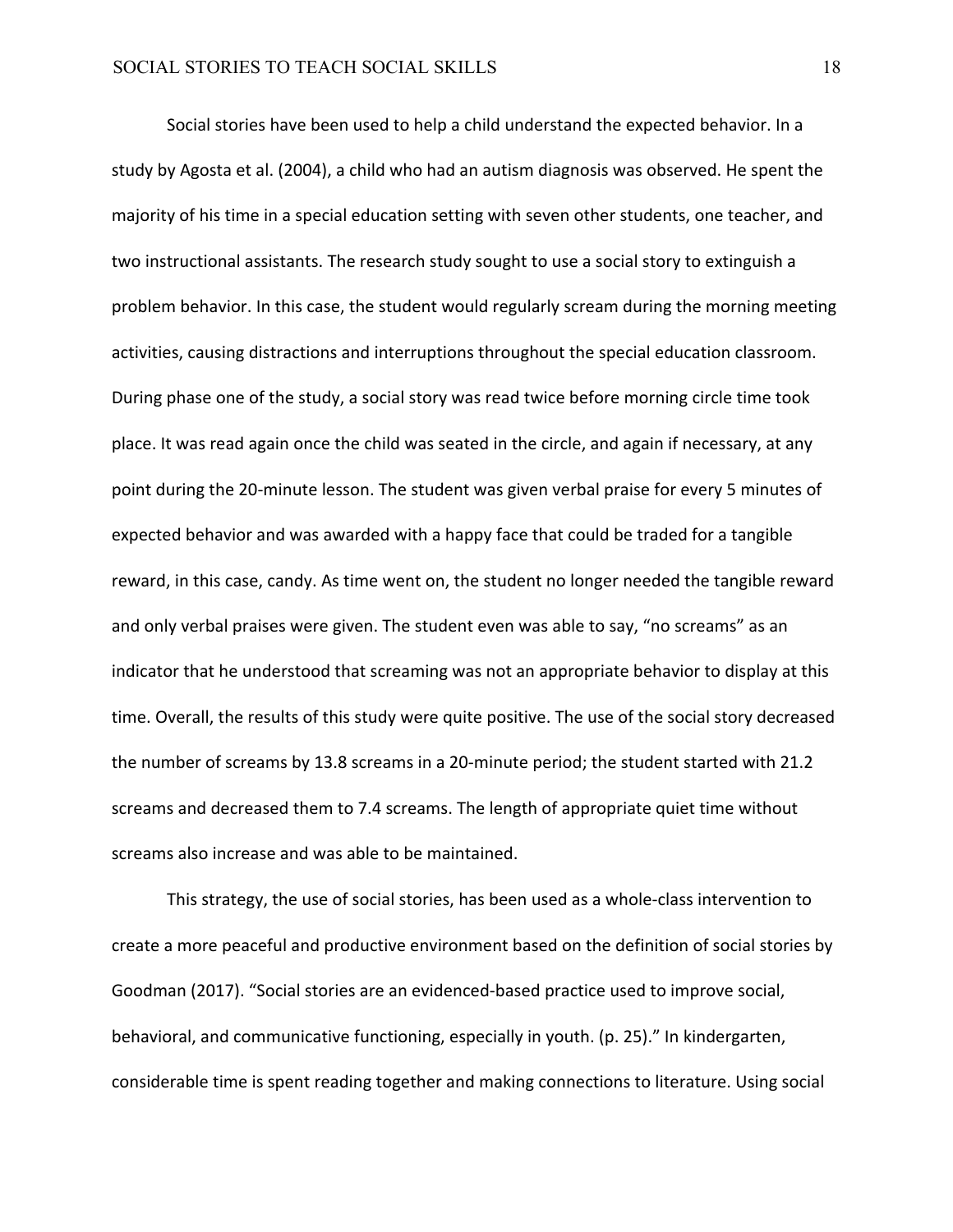stories as part of the curriculum is a way to facilitate an awareness of the development of social skills in children. Goodman (2017) says that the goal of social stories is to prepare students for a change in routine, increase understanding of expected behaviors, improve student perspective, and prepare students for social situations. These are goals that educators have for all students, not just those with disabilities. Using social stories in daily practice is a technique for students to easily meet these goals in a way that is relatable to their everyday lives.

It can be inferred that social skills are an important and essential part of an early childhood classroom. Without specific, direct instruction, children will lack the social skills needed to be successful in the future. Allowing time for meaningful learning and purposeful practice, rather than merely being immersed and expected to follow appropriate social expectations, will have greater long-term effects and make for a more accepting and peaceful classroom.

#### **Methodology**

#### **Participants**

This action research study sought to answer the question, "does the use of social stories to teach students social skills create a calm and peaceful classroom environment conducive to student learning?" This study took place in a kindergarten classroom comprised of 19 students including 12 boys and seven girls. Of these students, eight of them have individualized education plans (IEPs). One student had an IEP goal for speech, two students had goals for reading and math, and two had goals for behaviors. One of the 19 participants in this study, was autistic and participated in the school's autism program. Additional supports provided for the student include behavior intervention support through the SAIGE curriculum, which was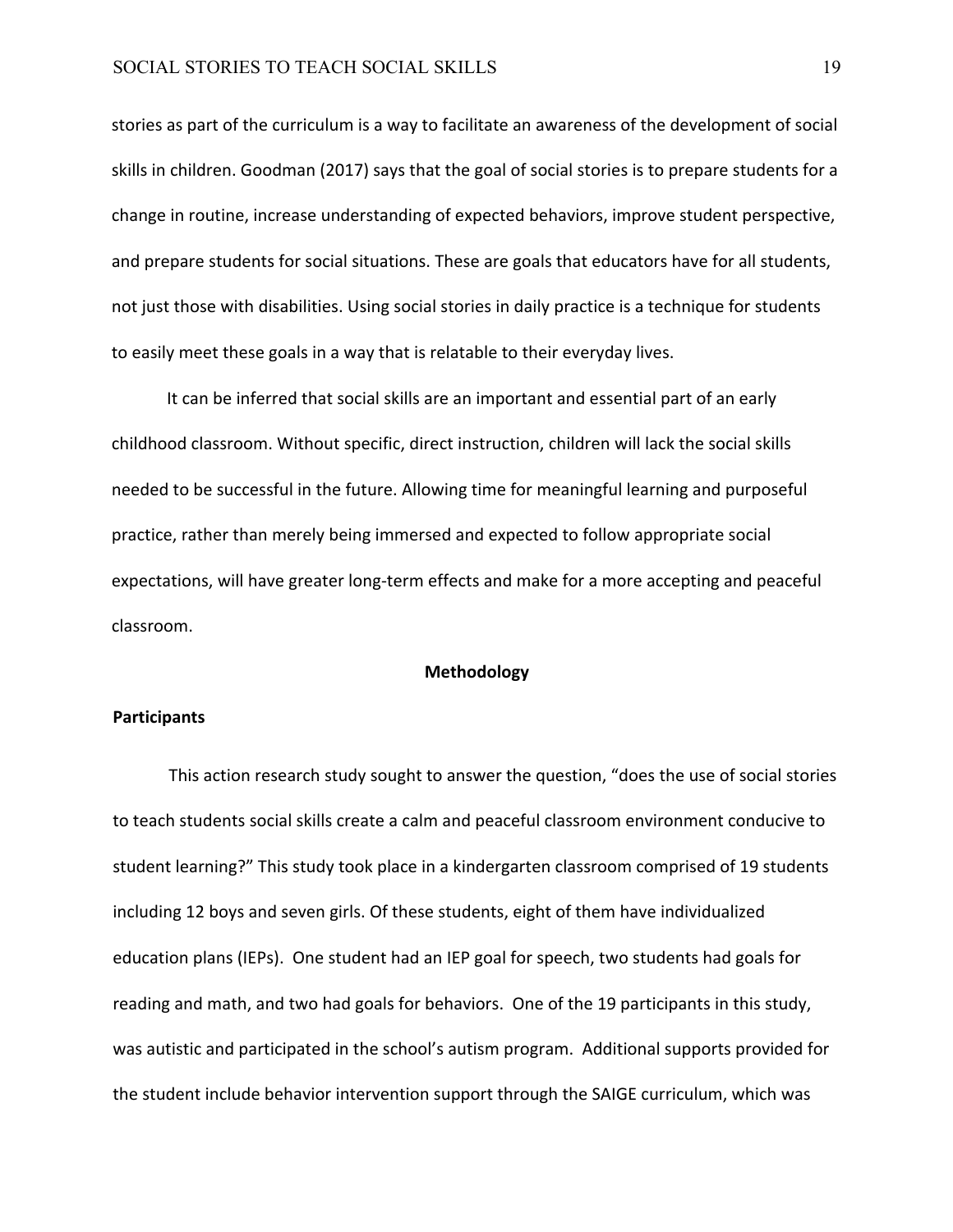provided to one of the students by the school counselor once per week and reading support 20 minutes per day to three students.

This study took place during the 2020-2021 school year, a year that provided many schools and districts with unique challenges due to the COVID-19 pandemic. During the 14 week time period of the data collection for this action research project (September 2020- December 2020), the school district in which this research took place saw many different models of learning including 100% in person, hybrid-style, and virtual learning. During the twoweek virtual learning period at the end of November, data was not collected as there was not an observable play centers time for data collections. Play centers time was the primary area of focus; it was a time when students were free to engage with their peers in imaginative play as well as in building and creating with manipulative toys. During 100% in person learning, which was the majority of the study period, data was collected each day. During this time, children were assigned into premade groupings of two or three students per center for the duration of play centers time. These premade groupings were imperative to contract tracing protocols. Groupings changed on a weekly basis and were turned into administrative staff to ensure correct information for tracking contact between students if a case of COVID-19 arose in the classroom. Data was also collected during hybrid-style learning in which students physically came to school every other day. On the days when students were not at school, students took part in mandatory online learning that took place through an online management system, Schoology. During this time, students were separated into two cohorts; group A and group B. For the class taking part in the study, group A had nine students: four girls and five boys. Group B had ten students with three girls and six boys. An IRB exemption was filled out and approved.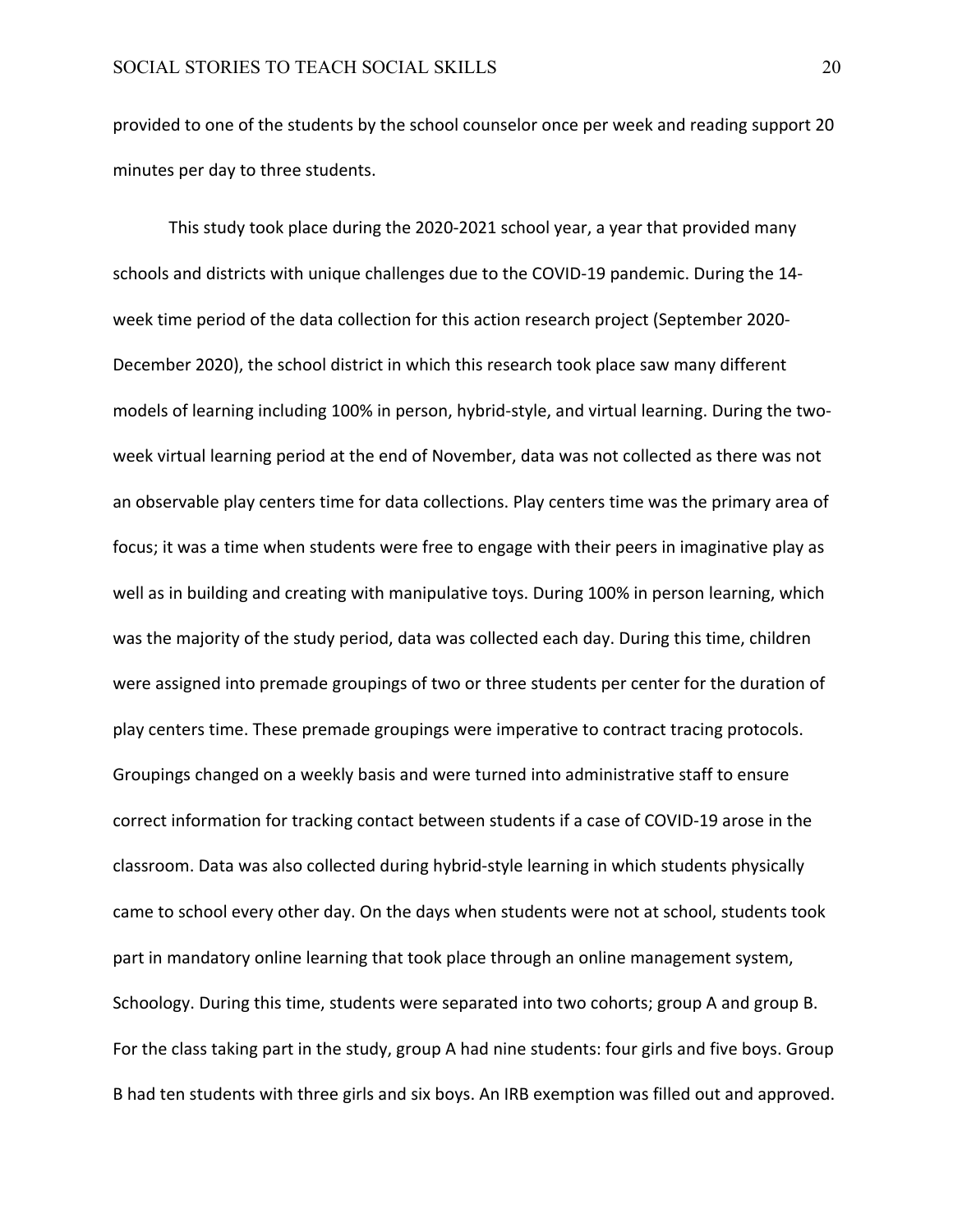The participants in this study were not individually named or documented during the duration or in the findings of this study. The variables were considered to be part of normal educational practice indicating that there will be little to no disruption in the regular school day for student participants.

#### **Procedures and Measures**

From September to December, a social story was read each day prior to play centers time. Play centers time is a 30-minute portion of the day where students can freely interact with peers, engage in imaginative play, and build and create with manipulative toys. Due to the COVID-19 pandemic, some changes in the normal operations of play centers time had to be implemented such as pre-determined student groupings by the teacher, staying in their predetermined groups for the duration of centers, and staying at their chosen center with their group for the 30-minute play center period.

Each week, a new social skill topic was chosen. Topics included self-control, friendship, manners, responsibility, honesty, sharing, and collaboration. In total, seven nonfiction social skills books and 13 social story books were read during the duration of this study. On Monday, or the first day of each week for the 12-week duration of the study, a nonfiction text on the topic as well as a short social story in book format was read aloud to all students in the classroom. The same social story was read every day for a week prior to beginning play centers time. During the first reading of the social story, comprehension questions were asked to gauge student understanding of the topic and a short class discussion was also had about the application of the skills to play centers time. In addition to reading the social story prior to play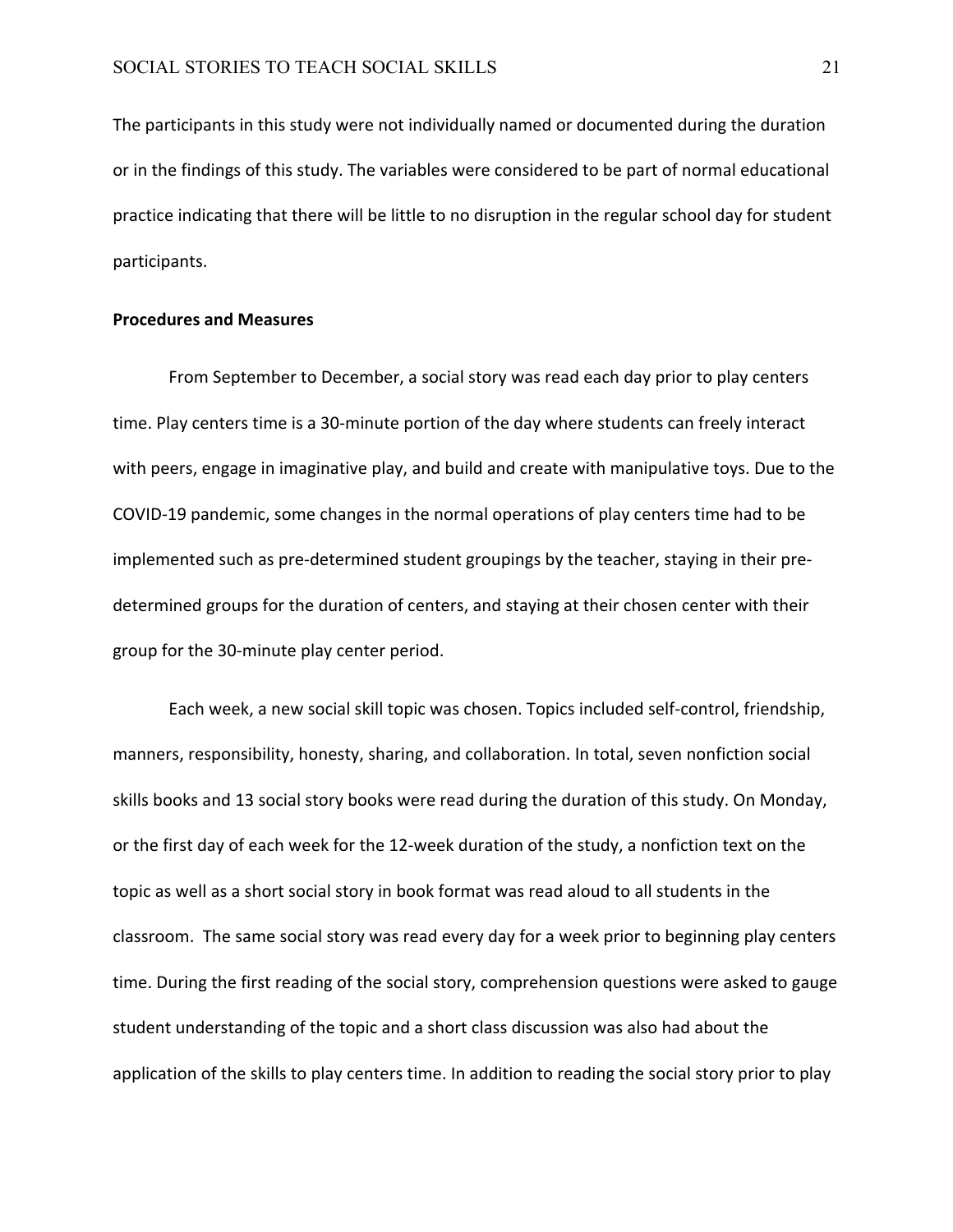centers, the social stories were also re-read to individual students as needed to students who were struggling to apply the appropriate social skills to their unique situation. During the play center time, if the students as a whole were struggling with maintaining a calm environment, the teacher would stop play center time, gather the students together, and would reread the daily social story and then would redirect the students back to their centers to return to play center time for the remainder of the 30 minutes.

The teacher, as well as an associate in the classroom, used a rating scale that was based on the overall sense of the classroom including the energy felt and language heard. Each day was rated a one (1), two (2) or three (3). A rating of one indicated that the classroom was calm, respectful language could be heard, and responsible behaviors could be seen. Not many reminders were given, and social stories did not need to be reread. A rating of three indicated that the room was not at its best; it was loud and chaotic. Verbal or physical aggression could also be seen from students during this time. Many reminders had to be given to students, and play centers needed to be stopped to reread the social story as a whole class. A rating of two was in between calm and chaotic; some reminders were need, the whole class did not need the social story reread, but some student groups did.

The data collected for this study was based on the independent variable (social stories) and dependent variables (building strong relationships and creating a calm and peaceful classroom setting). All data collected was qualitative in nature. Students demonstrating the appropriate social skills, positive relationships amongst students, and the overall peacefulness of the classroom setting was sought by the teacher researcher.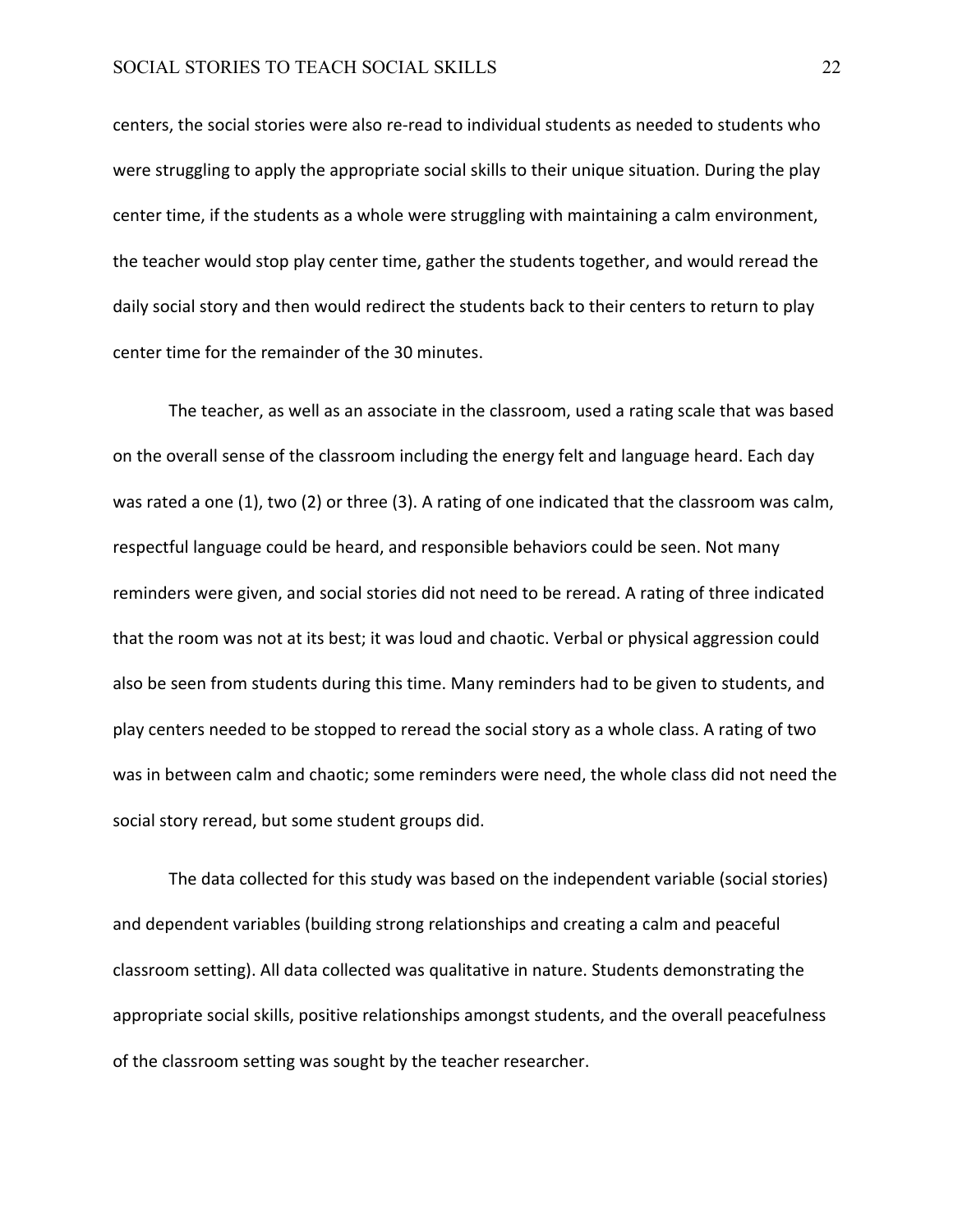The following measurement instruments were used to collect data:

- Social Skills: observational/anecdotal records were taken on a daily basis. Demonstration of previously taught social skills, mainly during play centers time, were documented.
- Relationships: observational/anecdotal records were taken on a daily basis to collect information about the relationships forming in the classroom. Positive interactions and respectful behaviors between peers were desired behaviors.
- Calm and peaceful classroom: a monthly calendar was used each day to document a daily rating. A rating of one (calming, respectful language, responsible behaviors), two (somewhere in between), or three (crazy, loud, verbal or physical aggression) was given for each day.

The teacher-researcher recorded observations as accurately and fully as possible as well as consistently measured the data in the same way to keep the data reliable and valid. In addition, another adult, an associate within the classroom, also gave a rating for each day for another perspective of the classroom environment and the behaviors that could be seen.

# **Data Collection**

The teacher-researcher and classroom associate collected data on a daily basis. Both independently documented the daily rating based on the scale below.

#### **Rating Scale:**

1= calm, respectful language, responsible behaviors, few reminders 2= some reminders, select students reread social story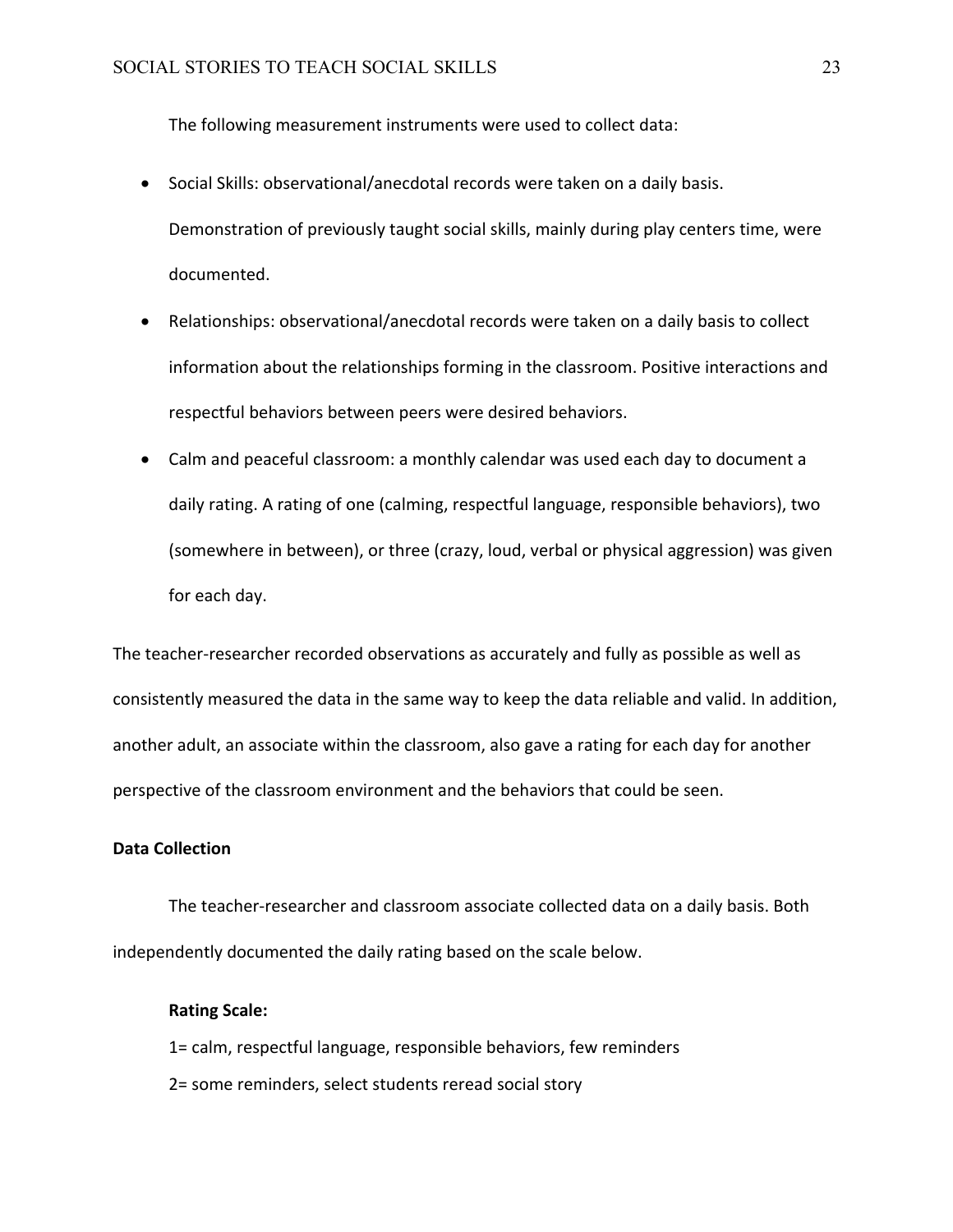3= loud, chaotic, verbal/physical aggression, many reminders, stopped for additional social story

During the first two weeks of data collection, students were in hybrid-style of learning, meaning only half of the class came to school at a time. No social skills lessons were formally implemented via social stories. Students spent time getting acquainted to the classroom and their new classmates. The data shows that the classroom remained calm the majority of this time. It can be inferred that the calm environment was due to the unfamiliar nature of the classroom at this point. Students were still gaining a comfortability with each other and the classroom.

| Date:           | <b>Social Skill:</b>      | <b>Teacher</b> | <b>Associate</b> | <b>Anecdotal Notes:</b>                                                                                                                                                                                                                                                                                                                                           |
|-----------------|---------------------------|----------------|------------------|-------------------------------------------------------------------------------------------------------------------------------------------------------------------------------------------------------------------------------------------------------------------------------------------------------------------------------------------------------------------|
|                 |                           | Rating:        | Rating:          |                                                                                                                                                                                                                                                                                                                                                                   |
| September<br>14 | No social<br>skill lesson | 1              | 1                | Hybrid A (9 students)<br>*First day of school for students in group<br>A. These students were placed in groups<br>of three on a daily basis. Groups were<br>switched daily so they could get to know<br>other students in the classroom. Center<br>was chosen by teacher.<br>Very calm, many reserved toward each<br>other                                        |
| September<br>15 | No social<br>skill lesson | $\mathbf{1}$   | $\mathbf{1}$     | Hybrid B (10 students)<br>*First day of school for students in group<br>B. These students were placed in groups<br>of 2 on a daily basis. Groups were<br>switched daily so they could get to know<br>other students in the classroom. Center<br>was chosen by teacher.<br>Calm, more energy than yesterday's<br>group, but still maintained a calm<br>environment |
| September<br>16 | No social<br>skill lesson | $\mathbf{1}$   | $\mathbf{1}$     | Hybrid A Groups based on gender--very<br>mild group                                                                                                                                                                                                                                                                                                               |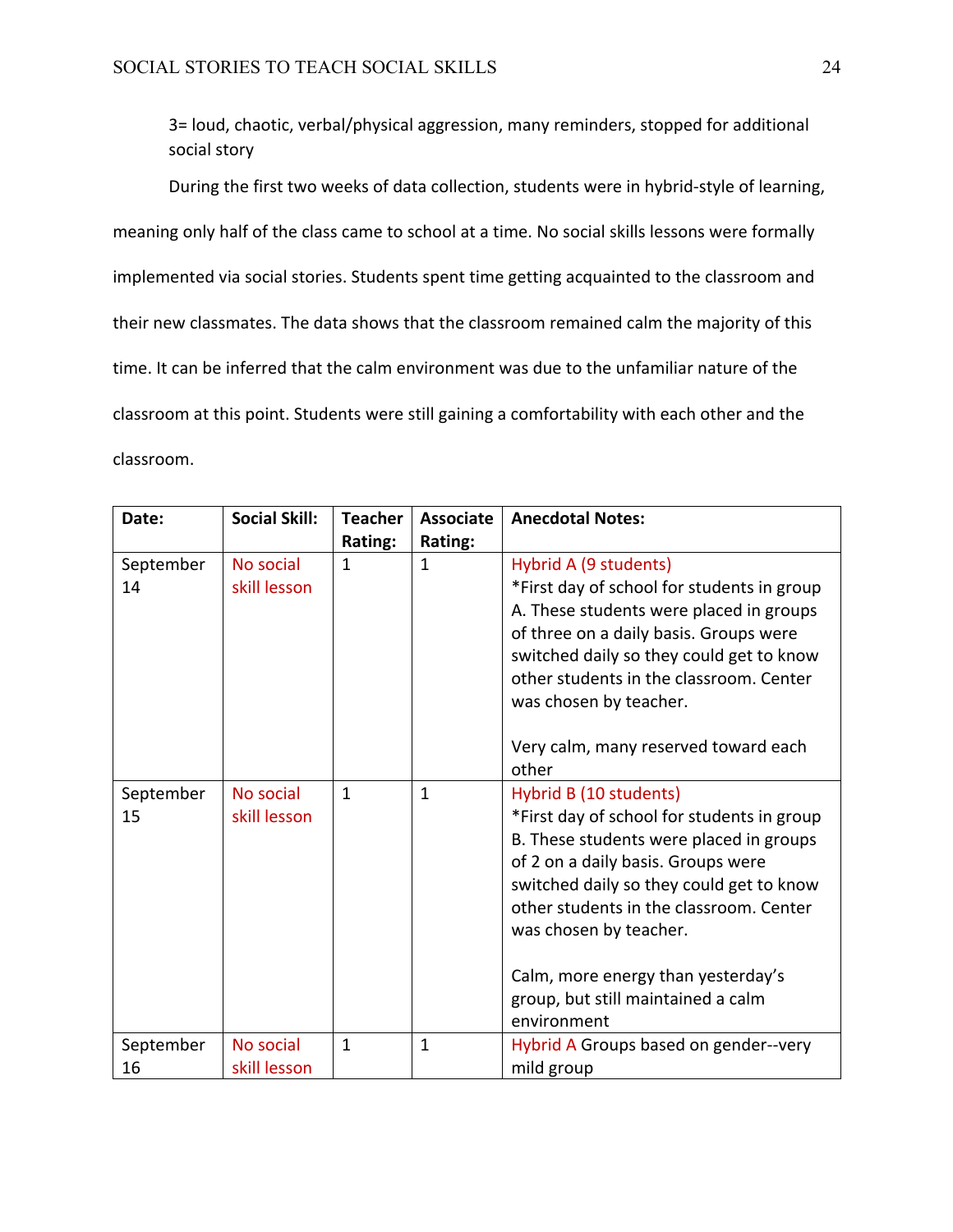| September<br>17 | No social<br>skill lesson | 1              | 2              | Hybrid B Groups based on gender--boys<br>more "up" than girls                                          |
|-----------------|---------------------------|----------------|----------------|--------------------------------------------------------------------------------------------------------|
| September<br>18 | No social<br>skill lesson | $\overline{2}$ | $\overline{2}$ | Hybrid A more reminders needed about<br>staying with our groups.                                       |
|                 |                           |                |                |                                                                                                        |
| September<br>21 | No social<br>skill lesson | 2              | 3              | Hybrid B two out of five groups needed to<br>be stopped today-talked to about respect<br>for the toys  |
| September<br>22 | No social<br>skill lesson | 1              | $\overline{2}$ | <b>Hybrid A calm</b>                                                                                   |
| September<br>23 | No social<br>skill lesson | $\mathbf{1}$   | 1              | Hybrid B calm, improvement from<br>Monday                                                              |
| September<br>24 | No social<br>skill lesson | $\overline{2}$ | $\overline{2}$ | Hybrid A rowdy groups-one with all boys;<br>one with two boys, one girl                                |
| September<br>25 | No social<br>skill lesson | 3              | 3              | Hybrid B must be Friday! Wild bunch.<br>Stopped whole class to remind them of<br>centers expectations. |

While there were no formal social skills lessons from September 14-25 to go along with our centers time, we did read a set of social stories about our feelings. This set of social stories was part of an *I Have Feelings* book set. During these weeks, we read the following books during our morning meetings:

*My Happy Day* by Julia Giachetti *The Day I Felt Sad* by Molly Smith *I Was So Mad* by Jessica Pippin *Don't Worry, Mason* by Molly Smith *Are you Scared, Jacob?* by Claire Daniel *Jealous of Josie* by Barbra M. Linde

Throughout the duration of this data collection, more books in this series were used from the categories of I Get Along with Others and I Am in Control of Myself. I also used *Little World Social Skills* books to describe the social skill in a non-fiction format.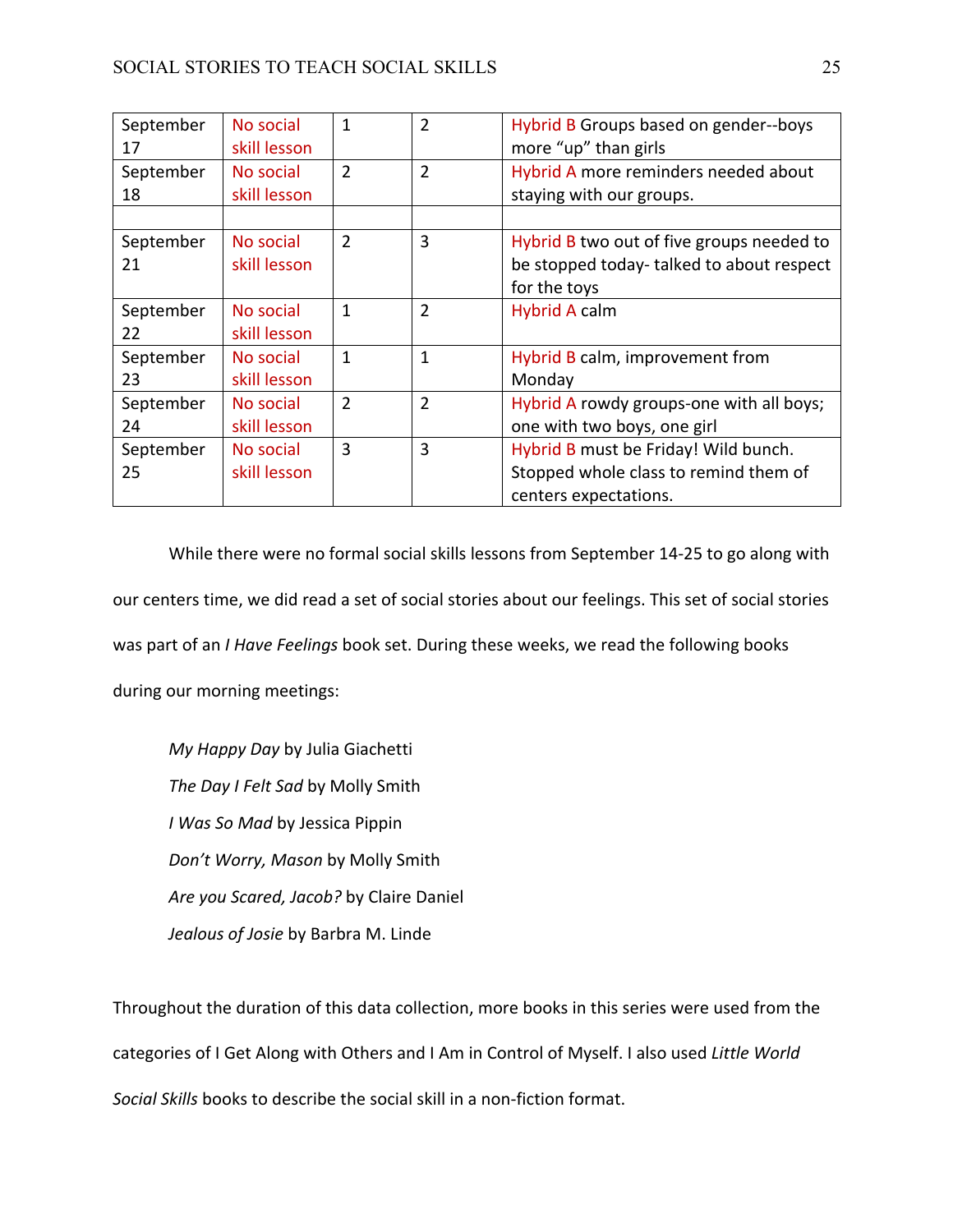Starting on September 28-November 12, all students were in the classroom 100% of the time unless otherwise stated on the data collection sheet. Teacher assigned students to groups; the groups remained the same for the duration of the week. This precaution was encouraged by our district to ensure that we were able to contact trace in an efficient manner if a case of COVID-19 arose. Five new social story topics were introduced: self-control, friends, manners, responsibility, and honesty.

| Date:     | <b>Social Skill:</b> | <b>Teacher</b> | <b>Associate</b> | <b>Anecdotal Notes:</b>                 |
|-----------|----------------------|----------------|------------------|-----------------------------------------|
|           |                      | Rating:        | Rating:          |                                         |
| September | First day with       | 1              | $\overline{2}$   | Really good first day with everyone     |
| 28        | all students--       |                |                  | together. Students were in groups of 2  |
|           | went over            |                |                  | or 3. Center was chosen by teacher.     |
|           | centers              |                |                  | Reminders were given to few groups.     |
|           | expectations.        |                |                  |                                         |
| September | Self-Control         | $\overline{2}$ | $\mathbf{1}$     | Several reminders about                 |
| 29        | Be Patient,          |                |                  | appropriateness with toys.              |
|           | Maddie by            |                |                  | One group stopped and reread the        |
|           | Molly Smith          |                |                  | social story about patience.            |
| September | Self-Control         | $\overline{3}$ | 3                | Wild day!                               |
| 30        | Are you              |                |                  | Stopped the whole class early and       |
|           | Listening, Jack?     |                |                  | cleaned up, reread the social story,    |
|           | by Ellen Garcia      |                |                  | and did not have a chance to go back    |
|           |                      |                |                  | to playing.                             |
|           |                      |                |                  | Talked about listening to other friends |
|           |                      |                |                  | and the teacher's directions.           |
| October 1 | Self-Control         | $\overline{2}$ | $\overline{2}$   | Talked about staying calm- with our     |
|           | I can Stay Calm      |                |                  | voices and our bodies.                  |
|           | by Claire Daniel     |                |                  | During centers, I walked around giving  |
|           |                      |                |                  | gentle reminders about calmness         |
|           |                      |                |                  | (without groups being too rowdy- as a   |
|           |                      |                |                  | preventative measure- most              |
|           |                      |                |                  | responded well.)                        |
| October 2 | Self-Control         | $\overline{2}$ | 3                | Reviewed being in control of            |
|           | No Social story      |                |                  | ourselves- repeated "I am in charge of  |
|           |                      |                |                  | ME!"                                    |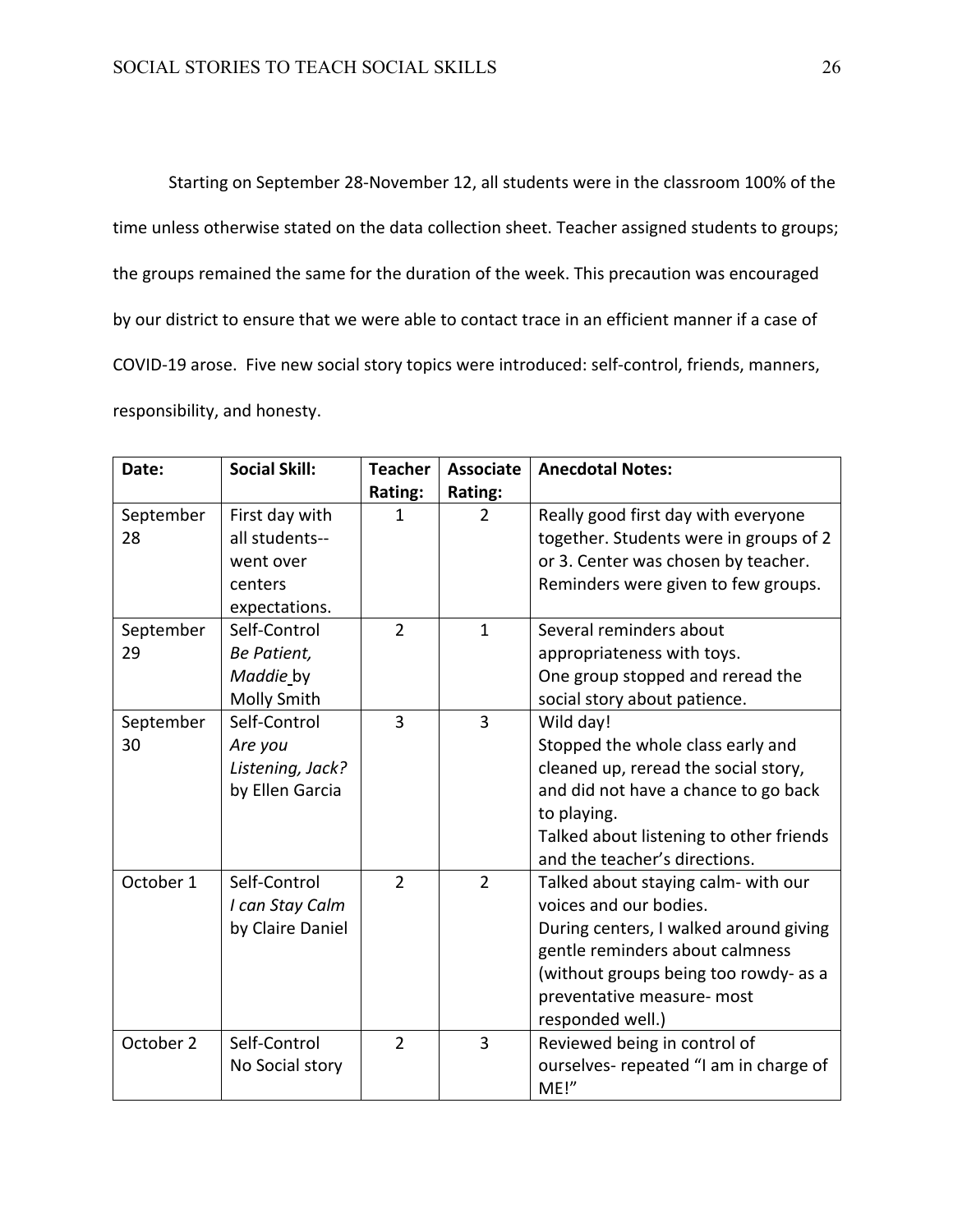|            |                                                                                                      |                |                | Two boys (two different groups)                                                                                                                                                                                                                                                                                                                                                                                                                                                                                |
|------------|------------------------------------------------------------------------------------------------------|----------------|----------------|----------------------------------------------------------------------------------------------------------------------------------------------------------------------------------------------------------------------------------------------------------------------------------------------------------------------------------------------------------------------------------------------------------------------------------------------------------------------------------------------------------------|
|            |                                                                                                      |                |                | seemed to be extra wild with their                                                                                                                                                                                                                                                                                                                                                                                                                                                                             |
|            |                                                                                                      |                |                | center today. Reread social story from                                                                                                                                                                                                                                                                                                                                                                                                                                                                         |
|            |                                                                                                      |                |                | yesterday to their groups.                                                                                                                                                                                                                                                                                                                                                                                                                                                                                     |
|            |                                                                                                      |                |                |                                                                                                                                                                                                                                                                                                                                                                                                                                                                                                                |
| October 5  | Friends<br>Friends by Meg<br>Greve<br>"Please stop, I<br>don't like that."                           | $\overline{3}$ | 3              | We talked about being friends and<br>how friends treat each other. We also<br>discussed the use of the phrase<br>"Please stop, I don't like that" in the<br>event that a friend is doing something<br>that we do not want them to day.<br>Heard many inappropriate language<br>uses-saying unkind things. ** I wonder<br>if this is because we discussed using<br>the phrase above and they just<br>wanted to use it.<br>Stopped centers and talked about<br>what being a friend is again- no social<br>story. |
| October 6  | Friends<br>I can be Kind by<br>Jessica Pippin                                                        | $\overline{2}$ | $\mathbf{1}$   | Much kinder than yesterday<br>Two groups reread social story                                                                                                                                                                                                                                                                                                                                                                                                                                                   |
| October 7  | Friends<br>That's Not Fair<br>by Claire Daniel                                                       | $\mathbf{1}$   | $\mathbf 1$    | Three male students absent- big<br>difference in classroom dynamic.<br>Very calm day.                                                                                                                                                                                                                                                                                                                                                                                                                          |
| October 8  | Friends<br>I can be Kind by<br>Jessica Pippin                                                        | $\overline{2}$ | $\overline{2}$ | Three groups reread social story-<br>unkind language, not respectful                                                                                                                                                                                                                                                                                                                                                                                                                                           |
| October 9  | Friends<br>That's Not Fair<br>by Claire Daniel                                                       | 3              | $\overline{2}$ | Friday wild- so much tattling.<br>Stopped whole class- reread social<br>story- back to play (didn't help much<br>with the wild)                                                                                                                                                                                                                                                                                                                                                                                |
| October 12 | <b>Manners</b><br>May I Please?<br>By Kyla<br>Steinkraus<br>I Show Respect<br>by Barbara M.<br>Linde | $\overline{3}$ | $\overline{3}$ | Whole class stopped to reread social<br>story                                                                                                                                                                                                                                                                                                                                                                                                                                                                  |
| October 13 | Manners                                                                                              | 3              | $\overline{2}$ | Whole class stopped to reread social<br>story                                                                                                                                                                                                                                                                                                                                                                                                                                                                  |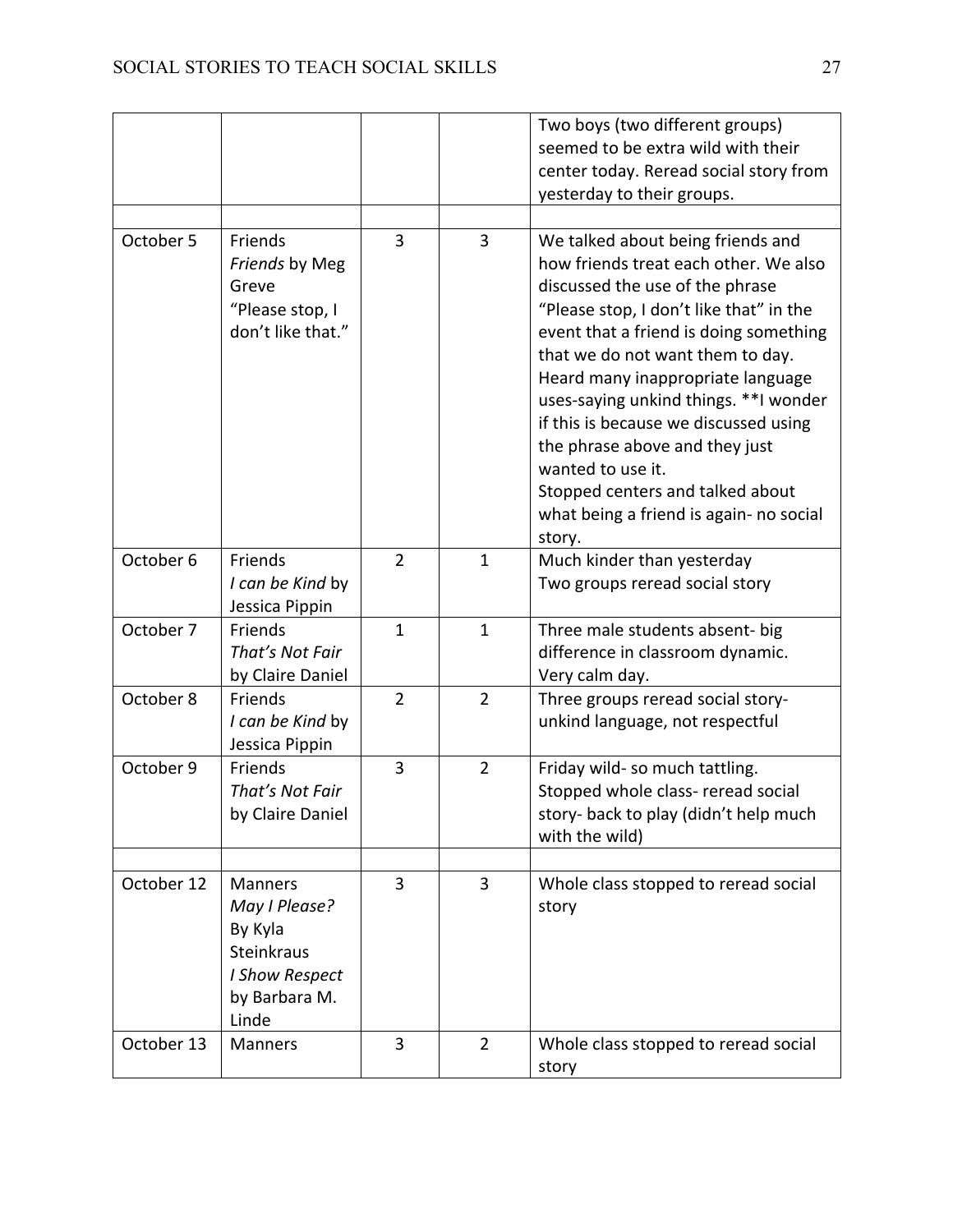|            | I Show Respect<br>by Barbara M.<br>Linde                                                                     |                |                |                                                                                                                                                                                                 |
|------------|--------------------------------------------------------------------------------------------------------------|----------------|----------------|-------------------------------------------------------------------------------------------------------------------------------------------------------------------------------------------------|
| October 14 | <b>Manners</b><br>I Show Respect<br>by Barbara M.<br>Linde                                                   | $\overline{3}$ | 3              | Whole class stopped to reread social<br>story                                                                                                                                                   |
| October 15 | <b>Manners</b><br>I Show Respect<br>by Barbara M.<br>Linde                                                   | $\overline{2}$ | $\overline{3}$ | Four of seven groups stopped to<br>reread social story                                                                                                                                          |
| October 16 | <b>Manners</b><br>I Show Respect<br>by Barbara M.<br>Linde                                                   | 3              | 3              | Wild week! Centers groups were not<br>at their best. Dynamics between<br>students within each group caused<br>the room to accelerate in chaos.<br>Whole class stopped to reread social<br>story |
| October 19 | Responsibility<br>Responsibility<br>by Kelli L. Hicks<br>Charlie is<br>Responsible by<br><b>Ellen Garcia</b> | $\mathbf{1}$   | $\mathbf{1}$   | Calm, respectful and responsible<br>behaviors exhibited                                                                                                                                         |
| October 20 | Responsibility<br>Charlie is<br>Responsible by<br><b>Ellen Garcia</b>                                        | $\overline{3}$ | $\overline{2}$ | Lots of reminders for voice level<br>Whole class reread social story                                                                                                                            |
| October 21 | Responsibility<br>Charlie is<br>Responsible by<br>Ellen Garcia                                               | $\overline{2}$ | $\overline{2}$ | Better day<br>Two groups struggled with using the<br>toys correctly-stopped to reread<br>social story                                                                                           |
| October 22 | Responsibility<br>**ALICE**                                                                                  | $\mathbf{1}$   | $\mathbf 1$    | Practiced our ALICE walk to our safe<br>meeting place instead of play centers<br>today. All students listened and<br>followed directions well.                                                  |
| October 23 | Responsibility<br>Charlie is<br>Responsible by<br><b>Ellen Garcia</b>                                        | $\mathbf{1}$   | $\mathbf{1}$   | Nice calm Friday.<br>Many complimented on respectful<br>actions towards peers                                                                                                                   |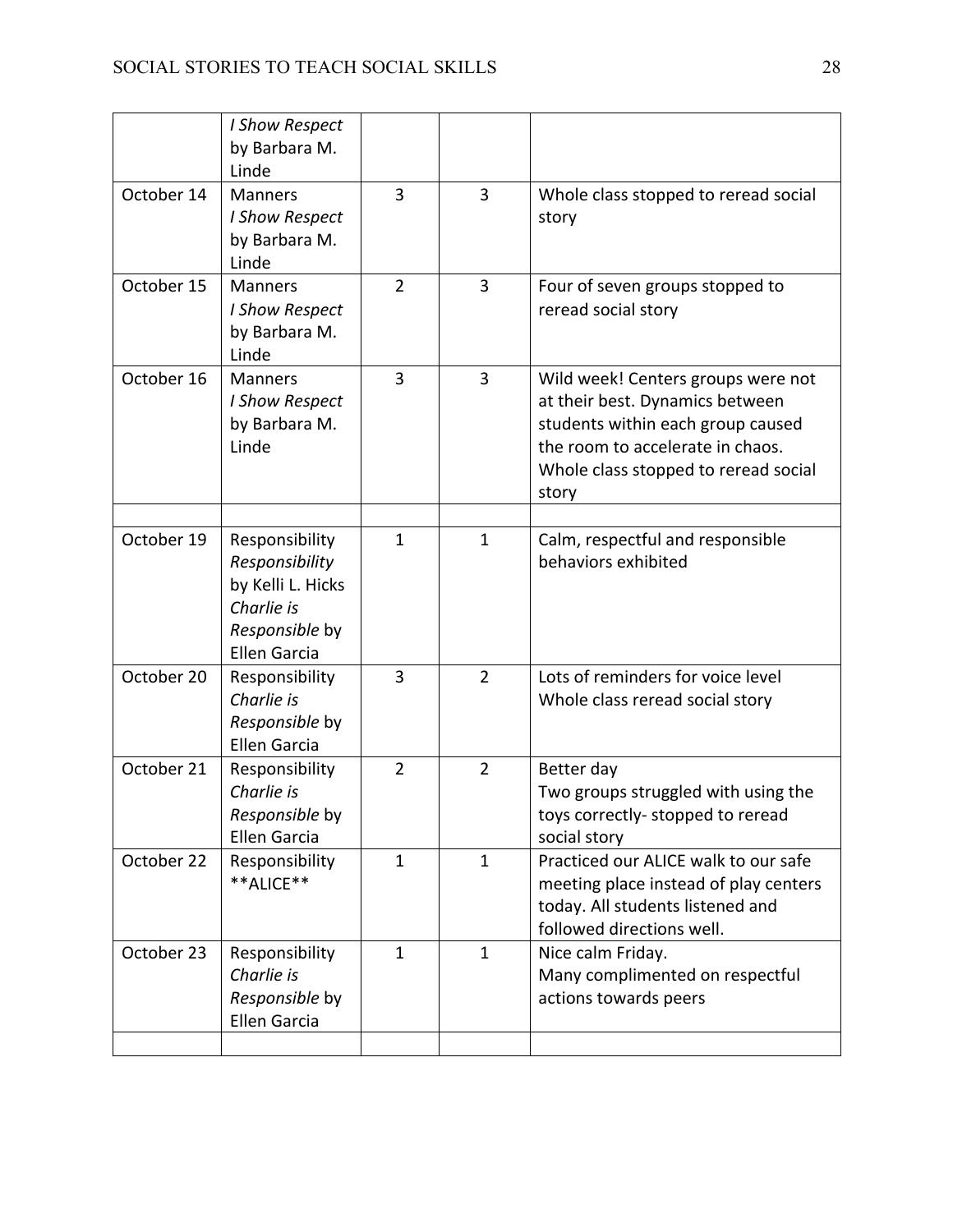| October 26 | Honesty<br>Honesty by Kelli<br>L. Hicks<br>Be Honest, Jess<br>by Molly Smith | $\mathfrak{D}$ | $\overline{2}$ | Whole group reminders about voice<br>levels- What level do you think your<br>voice is at?                              |
|------------|------------------------------------------------------------------------------|----------------|----------------|------------------------------------------------------------------------------------------------------------------------|
| October 27 | Honesty<br>Be Honest, Jess<br>by Molly Smith                                 | 1              | 1              | Great day!                                                                                                             |
| October 28 | Honesty<br>Be Honest, Jess<br>by Molly Smith                                 | $\overline{2}$ | 1              | Another pleasant day!<br>One group struggled with the way<br>they were talking with each other.                        |
| October 29 | Honesty<br>Be Honest, Jess<br>by Molly Smith                                 | $\mathcal{P}$  | $\overline{2}$ | Same group struggled today again-<br>stopped and read social story two<br>different times.                             |
| October 30 | Honesty<br>Be Honest, Jess<br>by Molly Smith                                 | 3              | 3              | Whoa wild! Yikes!<br>Stopped and cleaned up early- reread<br>social story. Talked about general<br>centers time rules. |

The month of November consisted of two weeks 100 percent in person learning and two weeks of hybrid-style learning. Hybrid-style learning was implemented due to the rising COVID-19 numbers in the area. During this time, two social skills lessons, via social stories, were introduced. Topics were sharing and collaboration.

| Date:         | <b>Social Skill:</b>                                                                | <b>Teacher</b><br>Rating: | <b>Associate</b><br>Rating: | <b>Anecdotal Notes:</b>                                                                  |
|---------------|-------------------------------------------------------------------------------------|---------------------------|-----------------------------|------------------------------------------------------------------------------------------|
| November<br>2 | Sharing<br>Sharing by Sam<br><b>Williams</b><br>I Take Turns by<br>Barbara M. Linde | $\overline{2}$            | 1                           | One group of girls had an issue<br>today with the toys- reread social<br>story with them |
| November<br>3 | Sharing<br>I Take Turns by<br>Barbara M. Linde                                      | 1                         |                             | No issues!                                                                               |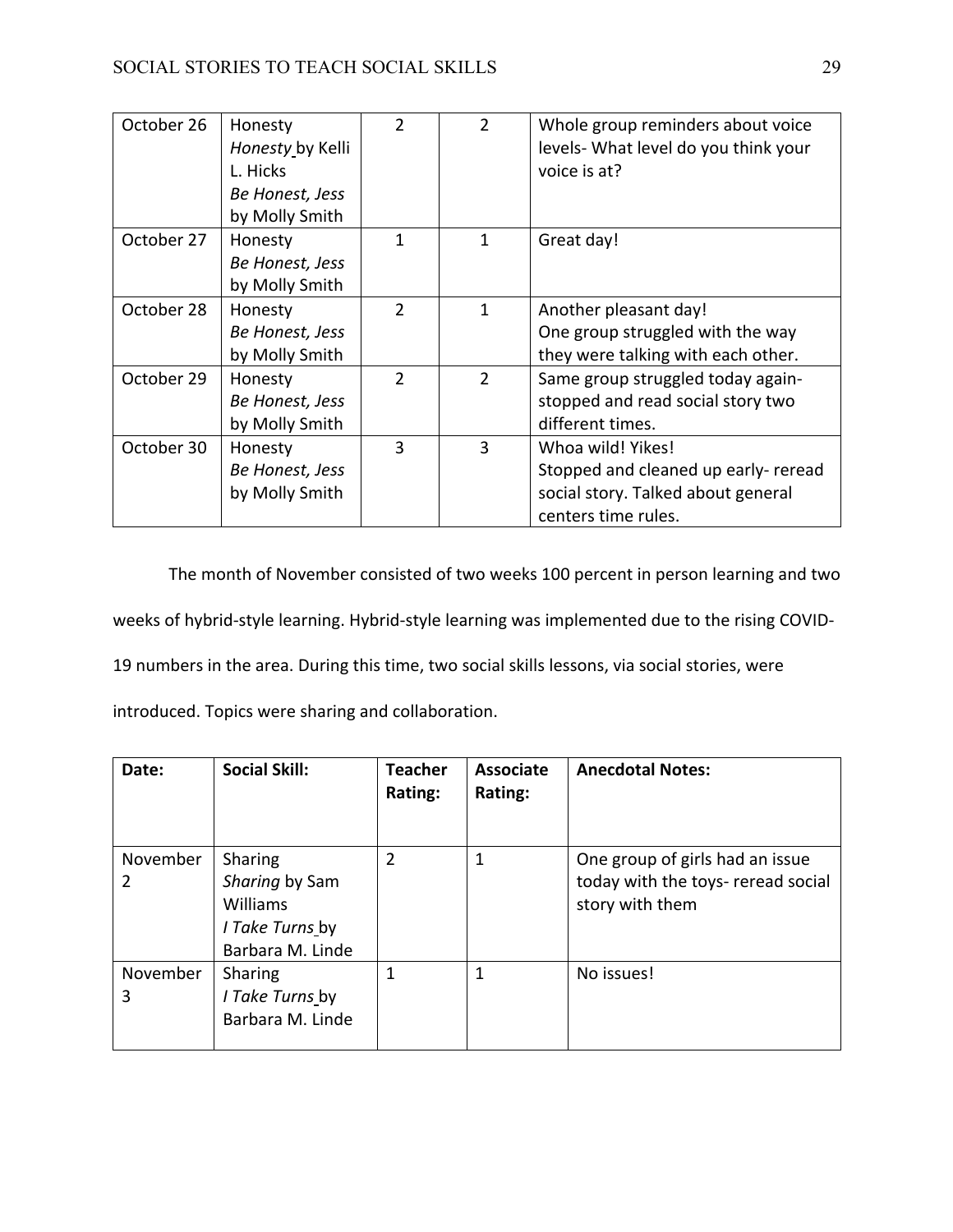| November<br>4  | Sharing<br>I Take Turns by<br>Barbara M. Linde                                                                            | $\mathbf{1}$   | $\mathbf{1}$   | No issues!                                                                                                                                                |
|----------------|---------------------------------------------------------------------------------------------------------------------------|----------------|----------------|-----------------------------------------------------------------------------------------------------------------------------------------------------------|
| November<br>5  | Sharing<br>I Take Turns by<br>Barbara M. Linde                                                                            | $\mathbf{1}$   | $\mathbf{1}$   | No issues!                                                                                                                                                |
| November<br>6  | Sharing<br>I Take Turns by<br>Barbara M. Linde                                                                            | $\overline{2}$ | $\overline{2}$ | Great week! Calm and respectful<br>environment<br>Two particular students in two<br>different groups struggled today-<br>the other students in the groups |
| November<br>9  | Collaboration<br>Let's Work<br>Together by Kyla<br><b>Steinkraus</b><br>Clean up,<br>Everybody by<br><b>Stacey Sparks</b> | $\mathbf{1}$   | $\mathbf{1}$   | No issues!                                                                                                                                                |
| November<br>10 | Collaboration<br>Clean up,<br>Everybody by<br><b>Stacey Sparks</b>                                                        | 3              | $\overline{2}$ | Whoa! Big change! Wild group.<br>Stopped early- reread social story<br>in preparation for cleaning up!                                                    |
| November<br>11 | Collaboration<br>Clean up,<br>Everybody by<br><b>Stacey Sparks</b>                                                        | $\overline{2}$ | $\overline{2}$ | Better day-couple groups<br>struggled with playing<br>appropriately                                                                                       |
| November<br>12 | Collaboration<br>Clean up,<br>Everybody by<br><b>Stacey Sparks</b>                                                        | $\mathbf{1}$   | $\mathbf{1}$   | Great day! So calm.                                                                                                                                       |
| November<br>13 | No School                                                                                                                 |                |                |                                                                                                                                                           |
| November<br>16 | Sharing<br>Thanks for Sharing,<br>Tommy by Julia<br>Giachetti                                                             | $\mathbf{1}$   | $\mathbf{1}$   | <b>Hybrid A</b><br>Preventative reminders around<br>the room. Very few issues.                                                                            |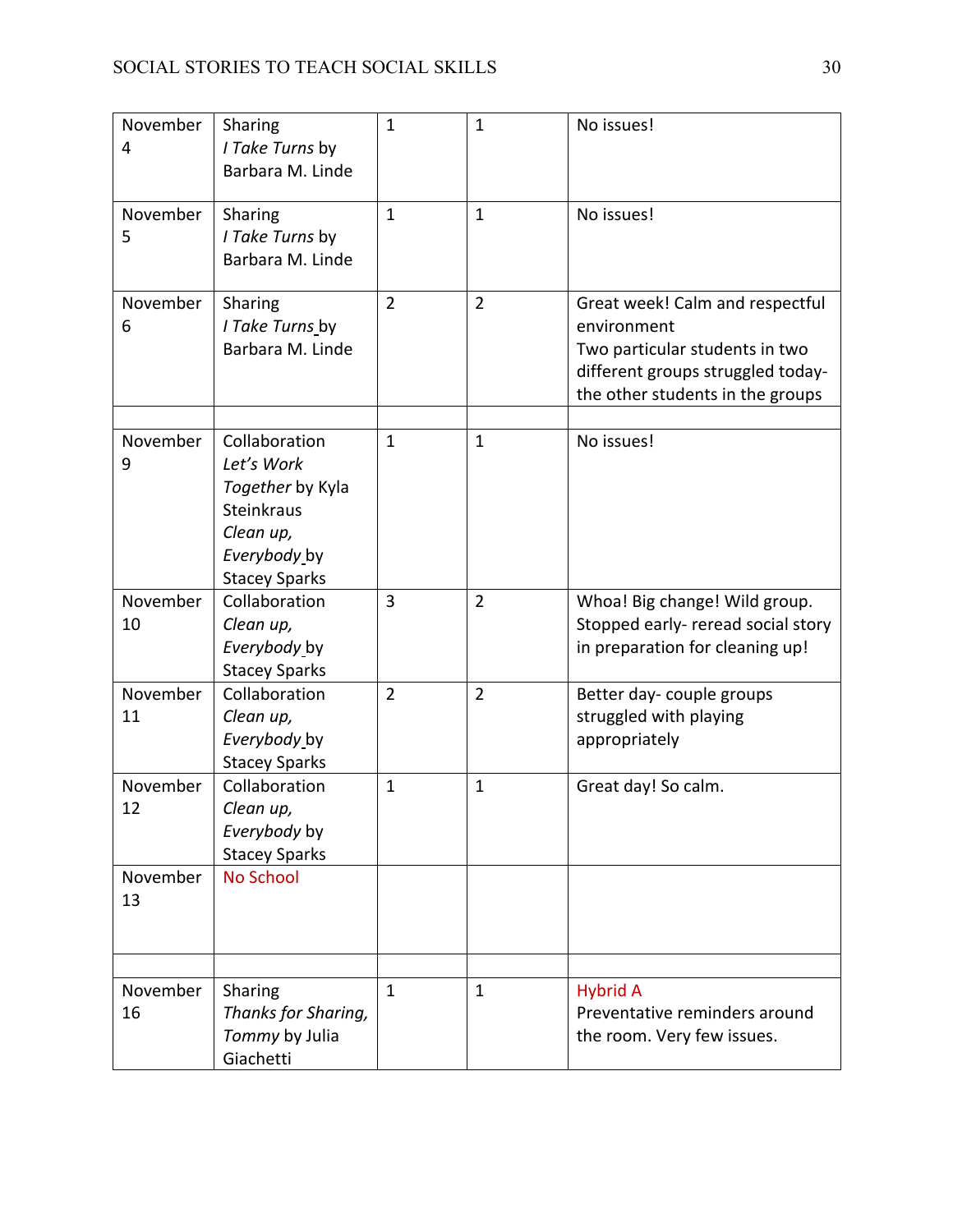| November<br>17 | Sharing<br>Thanks for Sharing,<br>Tommy by Julia<br>Giachetti | $\mathbf{1}$   | $\mathbf{1}$   | <b>Hybrid B</b><br>Wow! Calm room.                                                                                                                          |
|----------------|---------------------------------------------------------------|----------------|----------------|-------------------------------------------------------------------------------------------------------------------------------------------------------------|
| November<br>18 | Sharing<br>Thanks for Sharing,<br>Tommy by Julia<br>Giachetti | $\mathbf{1}$   | $\mathbf{1}$   | <b>Hybrid A</b><br>Another calm day!                                                                                                                        |
| November<br>19 | Sharing<br>Thanks for Sharing,<br>Tommy by Julia<br>Giachetti | $\overline{2}$ | $\mathbf{1}$   | <b>Hybrid B</b><br>Few more reminders today with<br>a group of boys- reread social<br>story to one group.                                                   |
| November<br>20 | Sharing<br>Thanks for Sharing,<br>Tommy by Julia<br>Giachetti | $\mathbf{1}$   | $\mathbf{1}$   | <b>Hybrid A</b><br>No issues                                                                                                                                |
| November<br>23 | Sharing<br>Thanks for Sharing,<br>Tommy by Julia<br>Giachetti | $\overline{2}$ | $\overline{2}$ | <b>Hybrid B</b><br>Longer centers time today, by<br>the end it got wild. Extra<br>reminders to a couple groups<br>about being responsible with the<br>toys. |
| November<br>24 | Sharing<br>Thanks for Sharing,<br>Tommy by Julia<br>Giachetti | $\mathbf{1}$   | $\mathbf{1}$   | <b>Hybrid A</b><br>Longer centers time-stayed<br>calm. Very few reminders                                                                                   |
| November<br>25 | <b>No School</b>                                              |                |                |                                                                                                                                                             |
| November<br>26 | <b>No School</b>                                              |                |                |                                                                                                                                                             |
| November<br>27 | <b>No School</b>                                              |                |                |                                                                                                                                                             |

The last three and a half weeks of data collection were inconsistent. After Thanksgiving,

the school district went to virtual learning for all students in an effort to mitigate COVID-19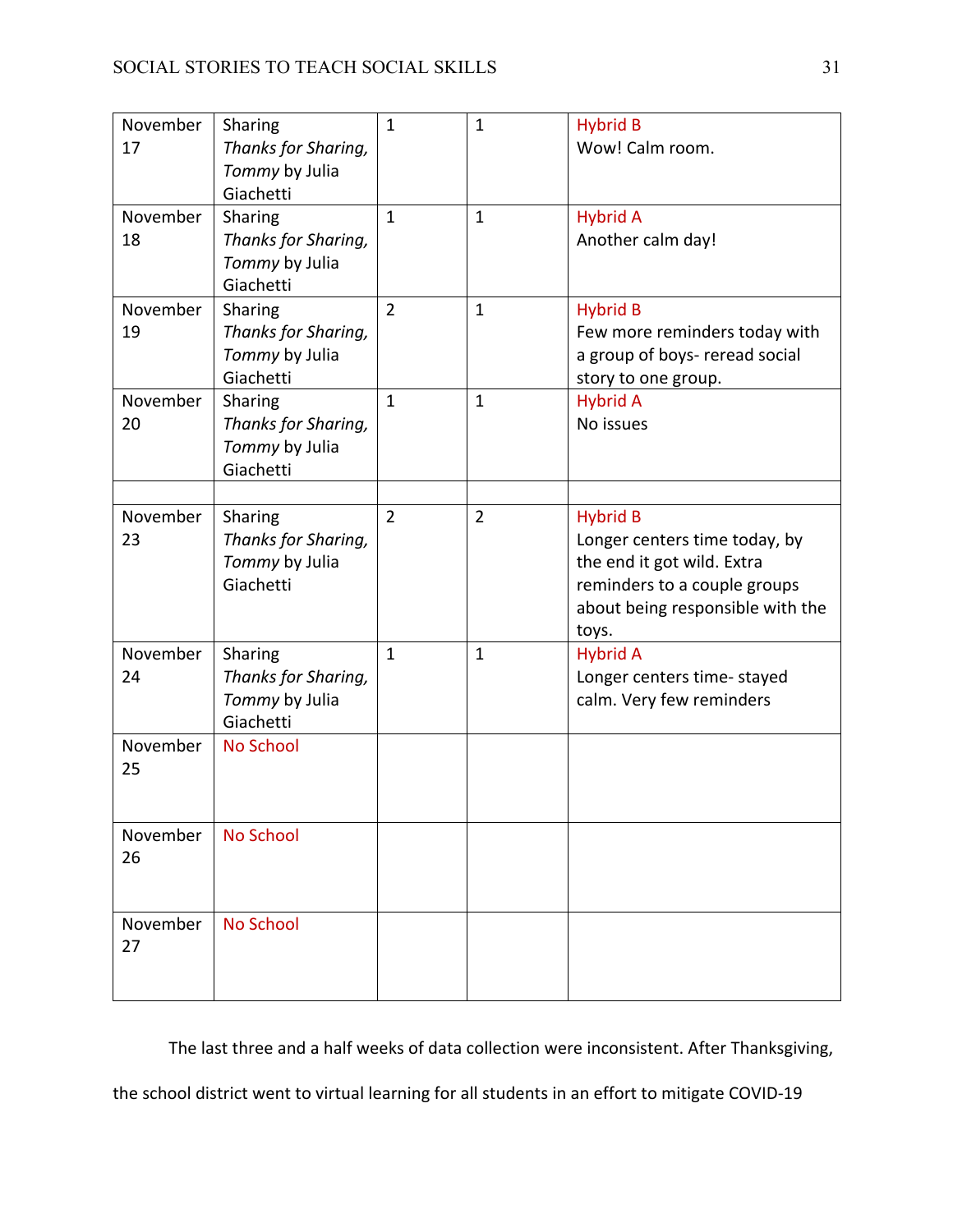# SOCIAL STORIES TO TEACH SOCIAL SKILLS 32

within our schools. During this time there was no observable play centers time, so no social skills lessons were implemented formally, and data was not collected. Upon return to school, students came to in-person learning every other day in the hybrid-style learning. Responsibility was the only social story topic introduced in this time period.

| Date:      | <b>Social Skill:</b> | <b>Teacher</b><br>Rating: | <b>Associate</b> | <b>Anecdotal Notes:</b>                |
|------------|----------------------|---------------------------|------------------|----------------------------------------|
|            |                      |                           | Rating:          |                                        |
| November   |                      |                           |                  | Virtual Learning- No social skills     |
| 30         |                      |                           |                  | lessons                                |
| December 1 |                      |                           |                  | Virtual Learning- No social skills     |
|            |                      |                           |                  | lessons                                |
| December 2 |                      |                           |                  | Virtual Learning- No social skills     |
|            |                      |                           |                  | lessons                                |
| December 3 |                      |                           |                  | Virtual Learning- No social skills     |
|            |                      |                           |                  | lessons                                |
| December 4 |                      |                           |                  | Virtual Learning- No social skills     |
|            |                      |                           |                  | lessons                                |
|            |                      |                           |                  |                                        |
| December 7 |                      |                           |                  | Virtual Learning- No social skills     |
|            |                      |                           |                  | lessons                                |
| December 8 |                      |                           |                  | Virtual Learning- No social skills     |
|            |                      |                           |                  | lessons                                |
| December 9 |                      |                           |                  | Virtual Learning- No social skills     |
|            |                      |                           |                  | lessons                                |
| December   |                      |                           |                  | Virtual Learning- No social skills     |
| 10         |                      |                           |                  | lessons                                |
| December   |                      |                           |                  | Virtual Learning- No social skills     |
| 11         |                      |                           |                  | lessons                                |
|            |                      |                           |                  |                                        |
| December   | Responsibility       | $\overline{2}$            | $\overline{2}$   | <b>Hybrid A</b>                        |
| 14         | I Can follow         |                           |                  | Many reminders about staying with      |
|            | the Rules by         |                           |                  | our groups and voice levels-           |
|            | Molly Smith          |                           |                  | Reread social story to two groups      |
| December   | Responsibility       | $\overline{3}$            | 3                | <b>Hybrid B</b>                        |
| 15         | I Can follow         |                           |                  | Out of Control! Stopped Early!         |
|            | the Rules by         |                           |                  | Everyone reread social story.          |
|            |                      |                           |                  |                                        |
|            | Molly Smith          |                           |                  | I know they were excited to be back    |
|            |                      |                           |                  | with friends after being virtual for a |
|            |                      |                           |                  | couple of weeks.                       |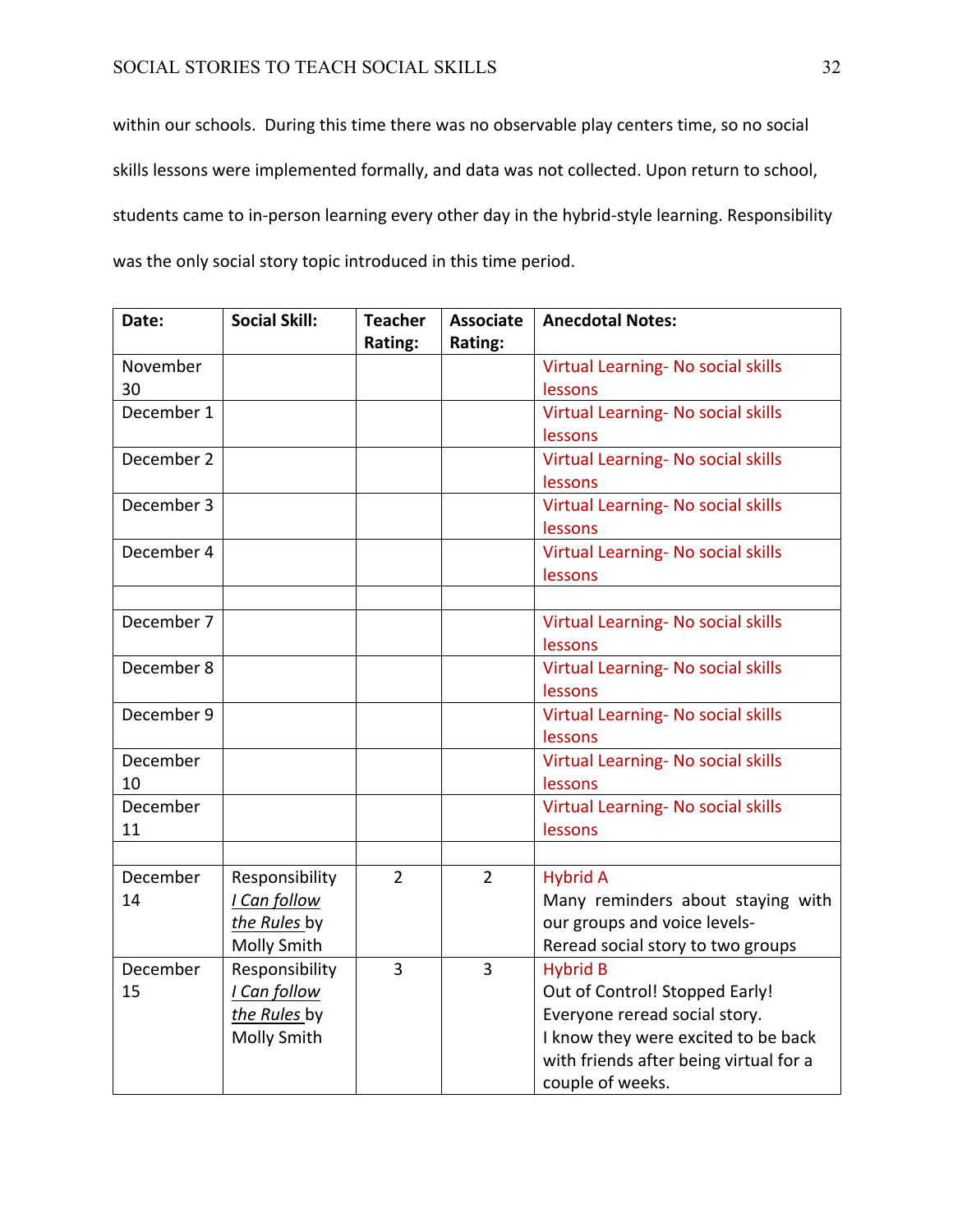| December<br>16 | Responsibility<br>I Can follow<br>the Rules by<br>Molly Smith | $\mathbf{1}$   | 1              | <b>Hybrid A</b><br>Very calm.                                                                                                                                                 |
|----------------|---------------------------------------------------------------|----------------|----------------|-------------------------------------------------------------------------------------------------------------------------------------------------------------------------------|
| December<br>17 | Responsibility<br>I Can follow<br>the Rules by<br>Molly Smith | $\overline{2}$ | $\overline{2}$ | <b>Hybrid B</b><br>Reminders to a few groups about<br>staying with our groups and not<br>wandering around the room- have to<br>stay in certain groups for contact<br>tracing. |
| December<br>18 | Responsibility<br>I Can follow<br>the Rules by<br>Molly Smith | $\mathbf{1}$   | $\mathbf{1}$   | <b>Hybrid A</b><br>Very calm                                                                                                                                                  |
| December<br>21 | No social skill-<br>Christmas<br>activities                   | $\overline{2}$ | $\overline{2}$ | <b>Hybrid B</b><br>Voice level reminders                                                                                                                                      |
| December<br>22 | No social skill-<br>Christmas<br>activities                   | $\mathbf{1}$   | $\mathbf{1}$   | <b>Hybrid A</b><br>Very calm                                                                                                                                                  |

## **Findings**

#### **Data Analysis**

For this action research study, the teacher-researcher used both quantitative and qualitative data to gain a better understanding of how the implementation of social skills lessons can impact the climate of the classroom. The methods of collecting data were used simultaneously throughout the research study. Data collection methods include a daily rating (quantitative) and anecdotal notes (qualitative).

Data was collected by the teacher-researcher as well as an associate working within the participating kindergarten classroom. Both the teacher and the associate assigned a daily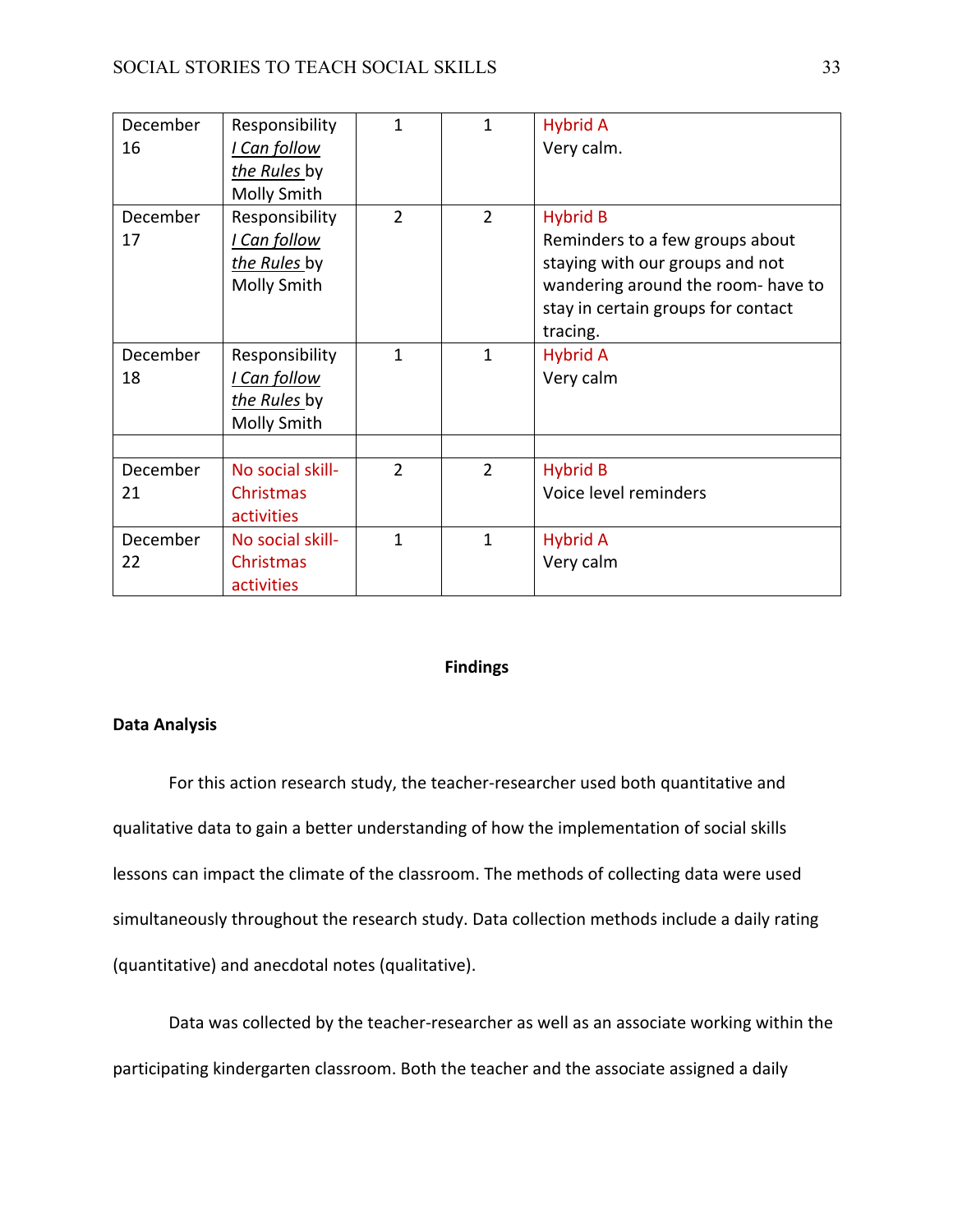rating, on a scale of 1-3, based on the energy of the classroom. A rating of one indicated that the classroom was calm, respectful language could be heard, and responsible behaviors could be seen. A rating of two was in between calm and chaotic. A rating of three indicated that the room was not at its best; it was loud and chaotic. Verbal or physical aggression could also be seen from students during this time. Figure 1 (A-D) represents the similarities and discrepancies between the teacher and the associate in their daily ratings on a monthly basis. The blue bars represent the teacher while the orange bars represent the associate working in the classroom. Figure 1 (A-D) shows that during each month of the research study, the teacher and the associate were in agreement on the energy levels of the classroom the majority of the time.



*Figure 1(A).* Daily Ratings for September. *Figure 1(B).* Daily Ratings for October.

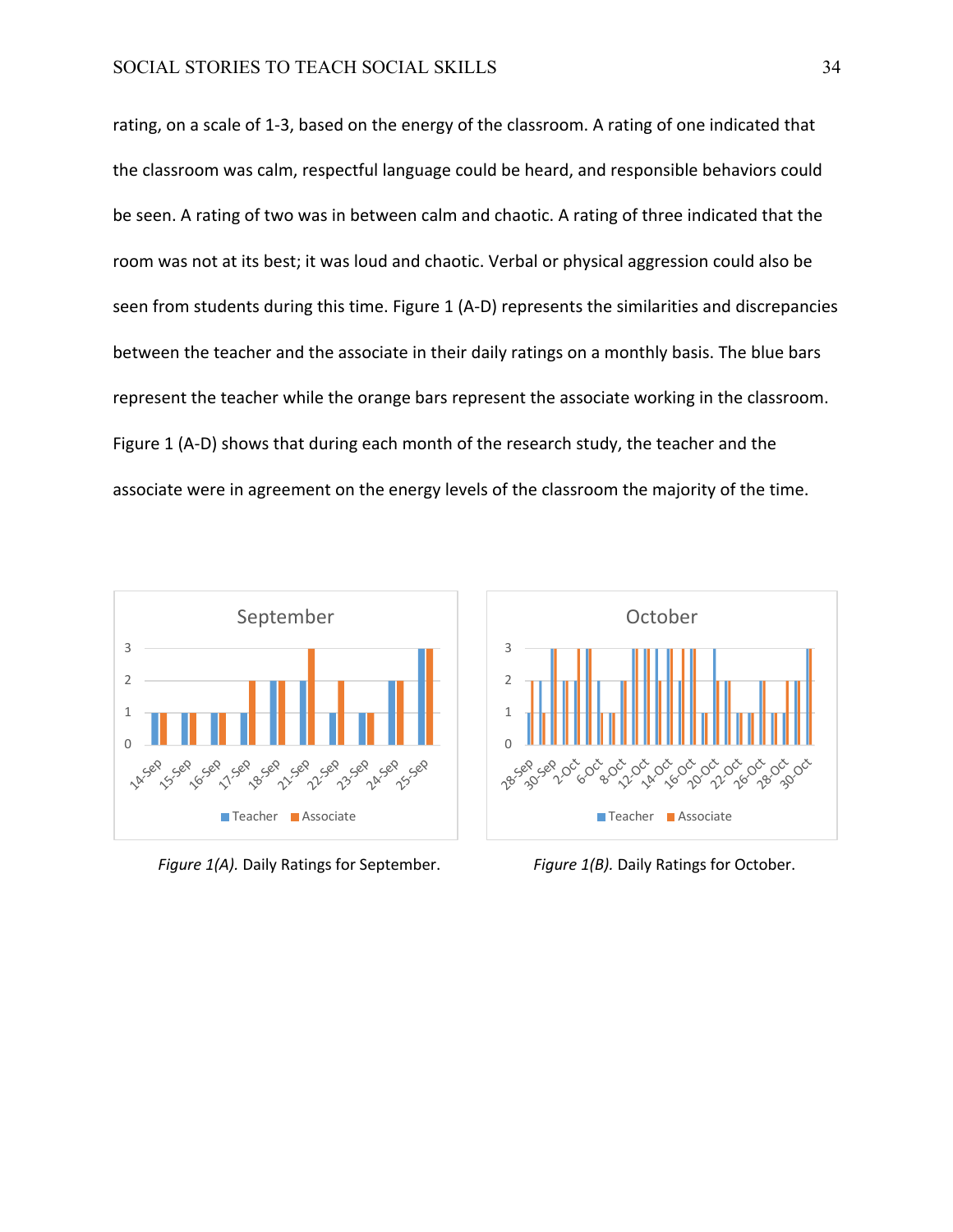



*Figure 1(C).* Daily Ratings for November. *Figure 1(D).* Daily Ratings for December.

Figure 2 represents the daily rating data over the entirety of the research study. As in Figure 1, the blue lines represent the teacher's rating and the orange represent that of the associate in the classroom. Figure 2 depicts an irregular pattern of the daily rating by both the teacher and the associate. There were 30 data points with a rating of one, 27 data points with a rating of two, and 15 data points with a rating of three. The data concludes that the majority of the time the participating kindergarten classroom was calm and respectful in nature. However, based on this data, it cannot be concluded that the implementation of social stories has a direct effect on the climate of the classroom.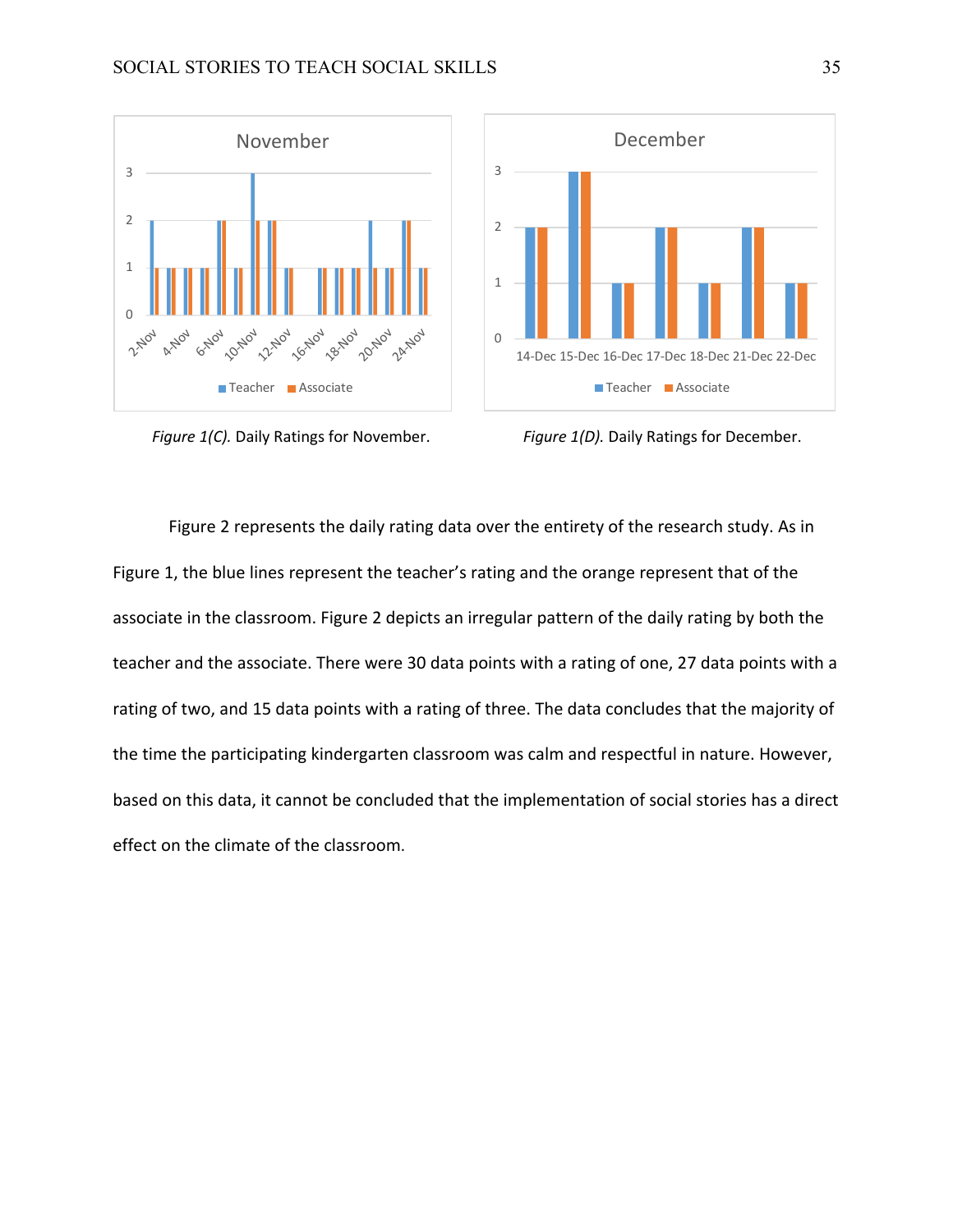

*Figure 2.* Daily Rating over time (September- December) Comparison.

\*Virtual learning occurred 11/30-12/11. No data was collected during this time.

# **Discussion**

The action research project was chosen to address the question: "does the use of social stories to teach students social skills create a calm and peaceful classroom environment conducive to student learning?" The findings demonstrated irregularities in the data, making the research study inconclusive. The data indicates neither a positive nor negative effect of the use of social stories in the kindergarten classroom. Further research should be conducted with modifications and consistency.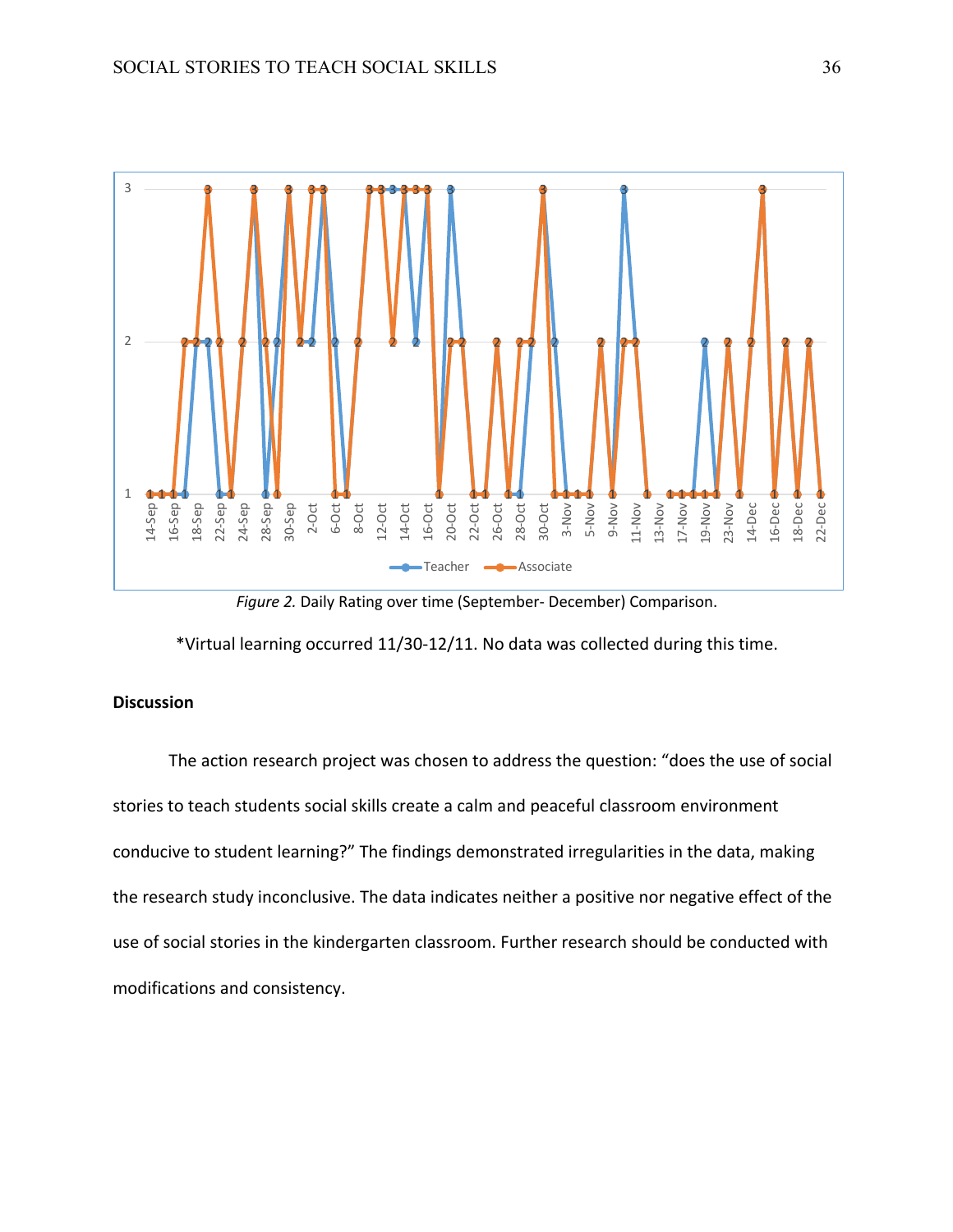#### **Limitations**

The COVID-19 pandemic played a major role in the limitations of this study. There was a 10-day period where no data could be collected due to virtual learning (there was no observable play centers time). There were also 24 days of hybrid-style learning in which only half the class was in school on a given day. In addition to the inconsistency of the type of learning taking place, there were also teacher interventions that would not typically be in place. Pre-COVID students would be able to choose their own centers activity, the friends they were with, and move freely around the room. Gathering data from a pre-and/or post-COVID classroom would show much different results.

#### **Future Implications**

Whereas this action research proved to be inconclusive, social skills still need to be addressed within a kindergarten classroom. If this research were to be conducted again in the future, some modifications would be necessary. First, it would be beneficial for the class to create their own short social stories based upon the given social skill topic instead of solely having a class discussion. For example, when the topic is responsibility and the book *I Can Follow the Rules* by Molly Smith is being read, creating a social story describing the application of following the rules to play centers time, then rereading that on a daily basis would be more beneficial than reading the given text each day. Students would gain a better understanding of how to apply to the given situation, and students would have ownership of the story resulting in greater outcomes. Another change that should be made to this research is what social skills are addressed on an as-needed basis. When students struggled with their social interactions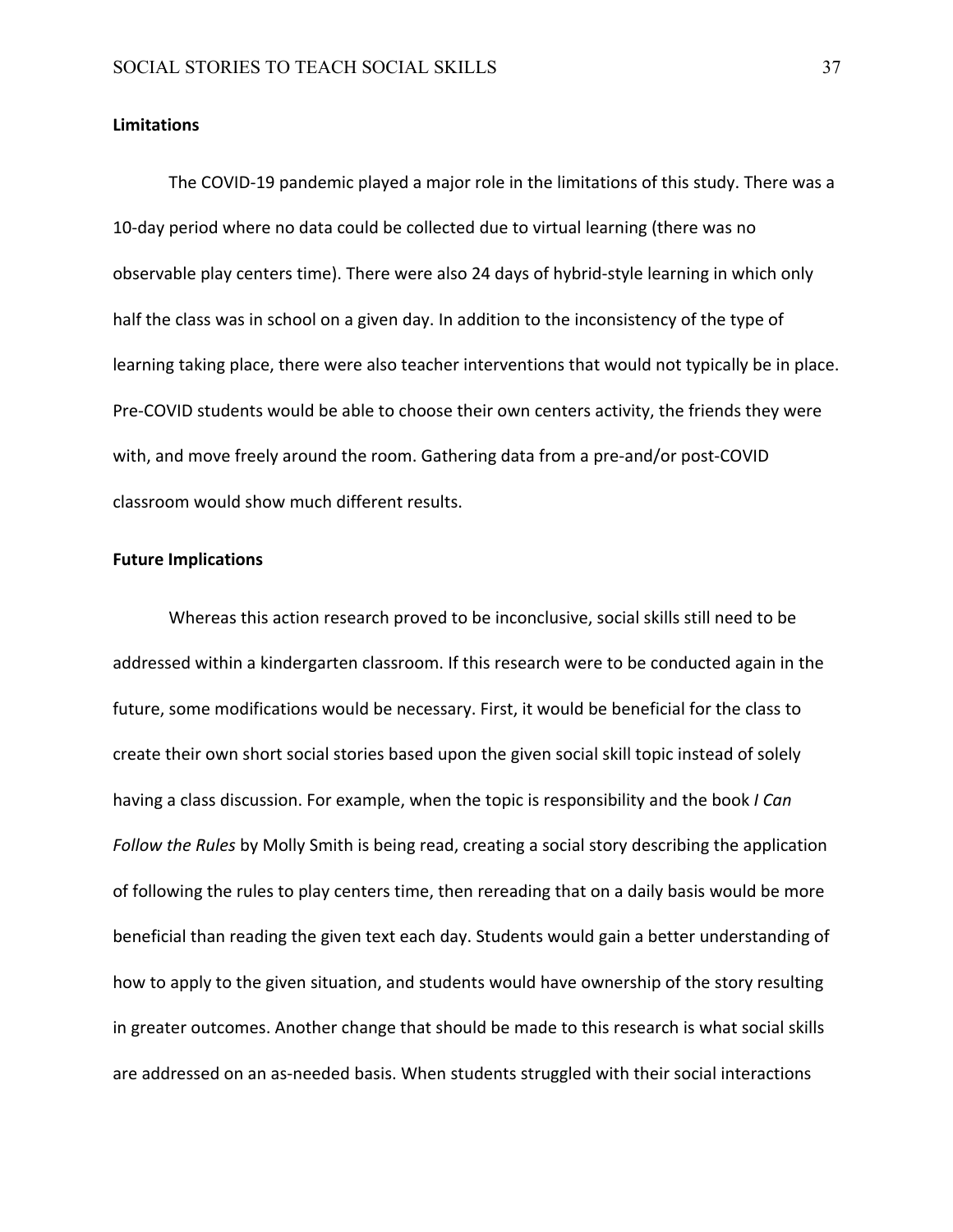during play centers time, the teacher intervened with the social story that was being addressed that week regardless of the situation at hand. In the future, it would be beneficial to read a social story based on the situation. A consideration would be how and when the social stories are introduced and/or created based on the previous revision. By continuing to use social stories and reassessing their impact on students regularly, educators have the potential to see growth and change that could benefit students in school and in other areas of their lives.

#### **Conclusion**

This action research study had many interruptions and irregularities due to the COVID-19 pandemic and the different types of learning that occurred during this time. Changes in routines and schedules have proven to be difficult for students and staff. Though a conclusion could not be drawn at this time, the researcher believes it would be beneficial to conduct this study again with modifications. Social skills are an essential part of the early childhood education experience and must be addressed in some format to ensure a calm and peaceful classroom environment that is conducive to student learning.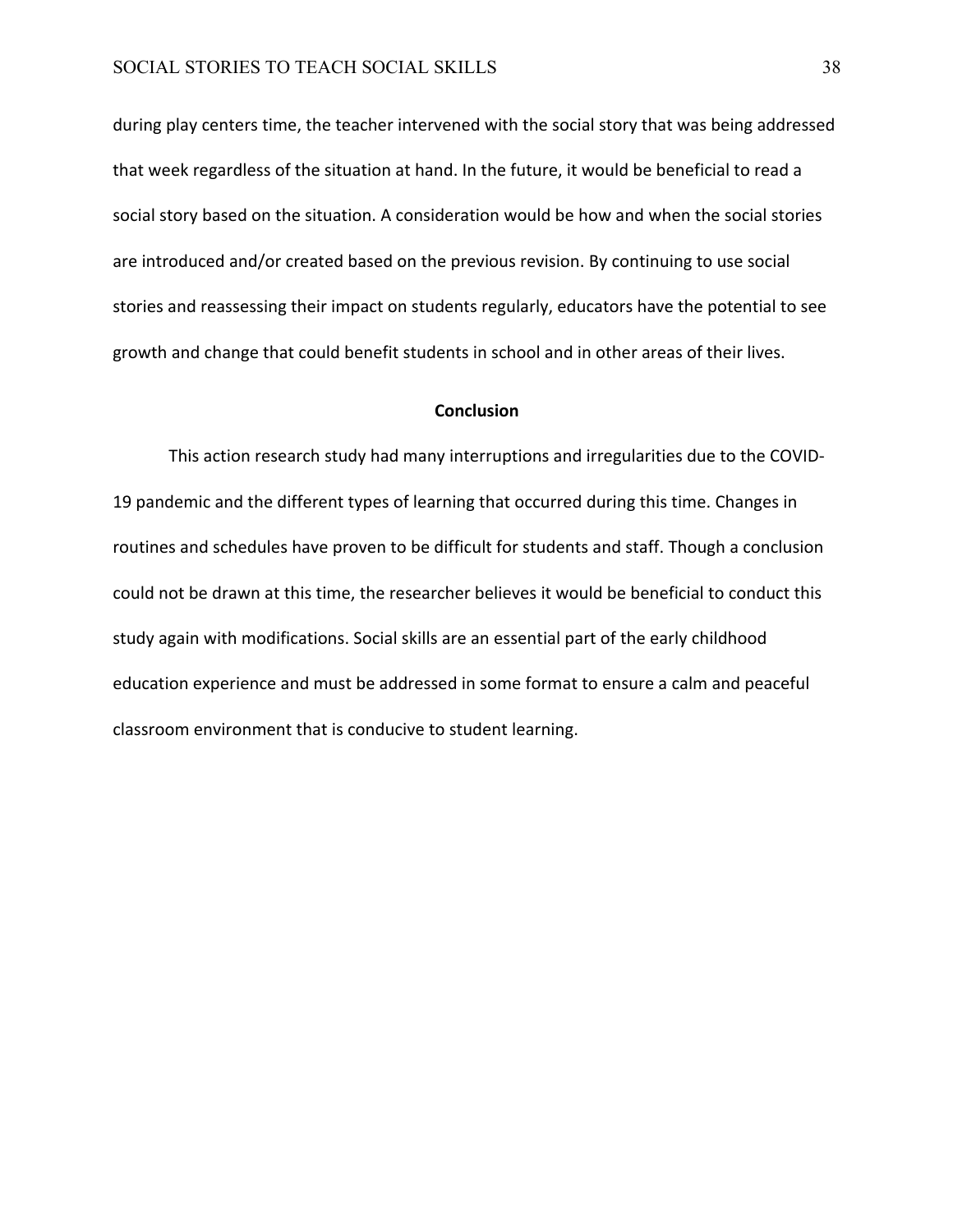#### **References**

- Agosta, E., Graetz, J. E., Mastropieri, M. A., & Scruggs, T. E. (2004). Teacher-researcher partnerships to improve social behavior through social stories. *Intervention in School and Clinic*, *39*(5), 276–287
- Alderman, G. L., & Green, S. K. (2011). Social powers and effective classroom management: Enhancing teacher-student relationships. *Intervention in School and Clinic*, *47*(1), 39–44
- Bardhoshi, G., Cobb, N., & Erford, B. T. (2019). Determining evidence-based outcomes in schoolaged youth: Free-access instruments for school counselor use. *Professional School Counseling, 22*(1). http://dx.doi.org.ezproxy.nwciowa.edu/10.1177/2156759X19834431
- Bear, G. and Mantz, L. (2016). Student-student relationships: research and recommended interventions. University of Delaware. *Delaware Positive Behavior Support Project: Social Climate & Student Success.* Retrieved March 6, 2020, from http://wh1.oet.udel.edu/pbs/wp-content/uploads/2016/10/Student-Student-Relationships-handout-version.pdf

Castro, V. L., Cooke, A. N., Halberstadt, A. G., & Garrett-Peters, P. (2018). Bidirectional linkages between emotion recognition and problem behaviors in elementary school children. *Journal of Nonverbal Behavior, 42*(2), 155-178. http://dx.doi.org.ezproxy.nwciowa.edu/10.1007/s10919-017-0269-9

Cawaling, Allison. "Fostering Social and Emotional Learning in Early Childhood Education"

(2020). Capstone Projects and Master's Theses. 734.

https://digitalcommons.csumb.edu/caps\_thes\_all/734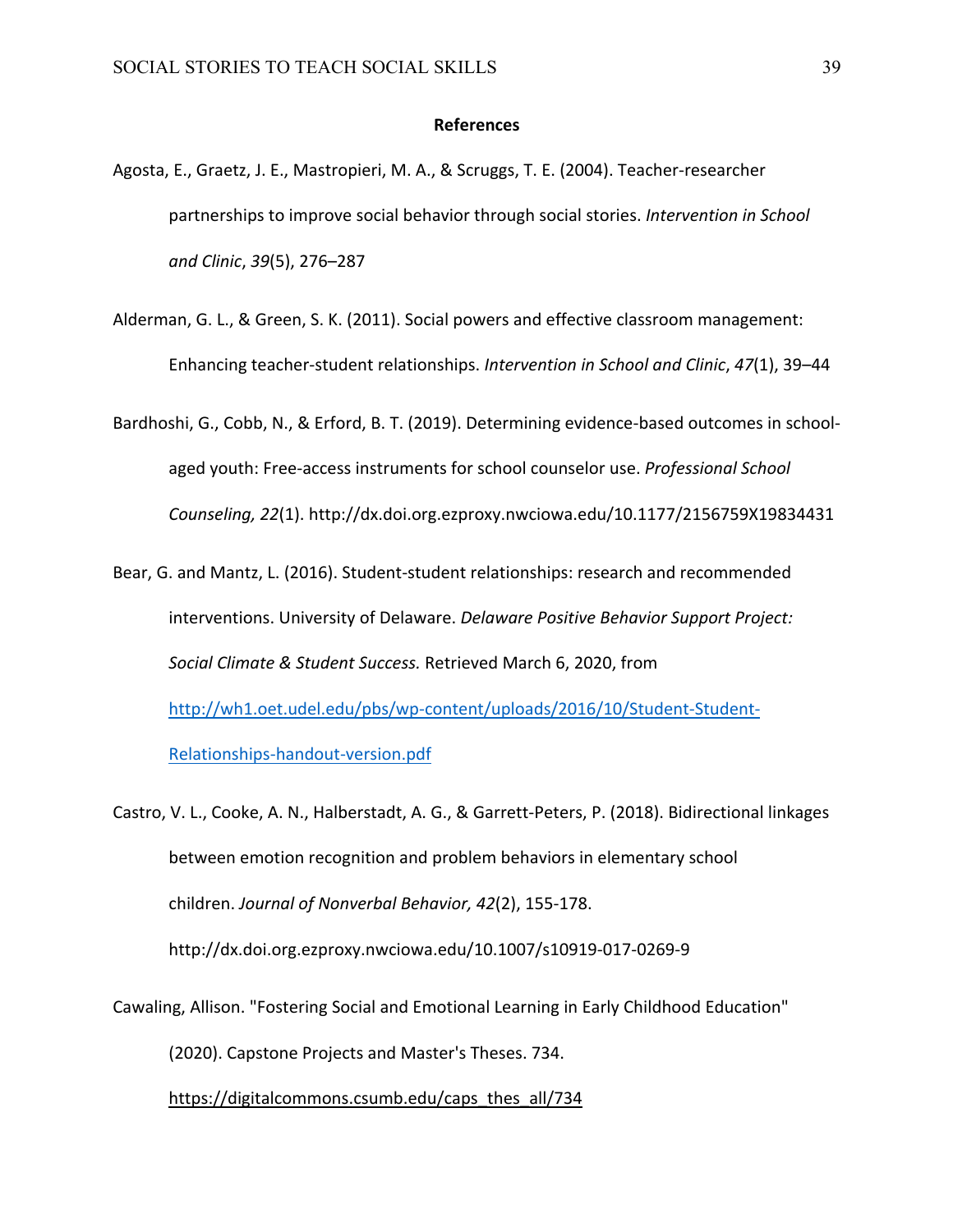Chang, L. J., & Koban, L. (2013). Modeling emotion and learning of norms in social interactions. *Journal of Neuroscience*, *33*(18), 7615–7617. https://doi.org/10.1523/JNEUROSCI.0973-13.2013

Goodman-Scott, E., Carlisle, R., PhD., Clark, M., PhD., & Burgess, M. (2017). "A Powerful Tool": A Phenomenological Study of School Counselors' Experience with Social Stories. *Professional School Counseling, 20*(1), 25-35.

http://dx.doi.org.ezproxy.nwciowa.edu/10.5330/1096-2409-20.1.25

Hanley-Hochdorfer, K., Bray, M. A., Kehle, T. J., & Elinoff, M. J. (2010). Social stories to increase verbal initiation in children with autism and Asperger's disorder. *School Psychology Review, 39*(3), 484-492. Retrieved from

http://ezproxy.nwciowa.edu/login?url=https://www-proquest-

com.ezproxy.nwciowa.edu/scholarly-journals/social-stories-increase-verbal-

initiation/docview/758656890/se-2?accountid=28306

- Haslip, Michael J. (2020) "The power of please: How courtesy scripts improve self-control and reduce peer conflict by creating new language patterns," Networks: An Online Journal for Teacher Research, 22(1). https://doi.org/10.4148/2470-6353.1304
- Hoffman, Elin Meyers; Marlowe, Michael J; Kate Hoffman; Disney, Gayle H; Macer, Alison; et al. (Spring 2015). Using Torey Hayden's teacher stories to teach relationship skills in special education teacher preparation*. Teacher Education Quarterly*, 42(2), 65-85.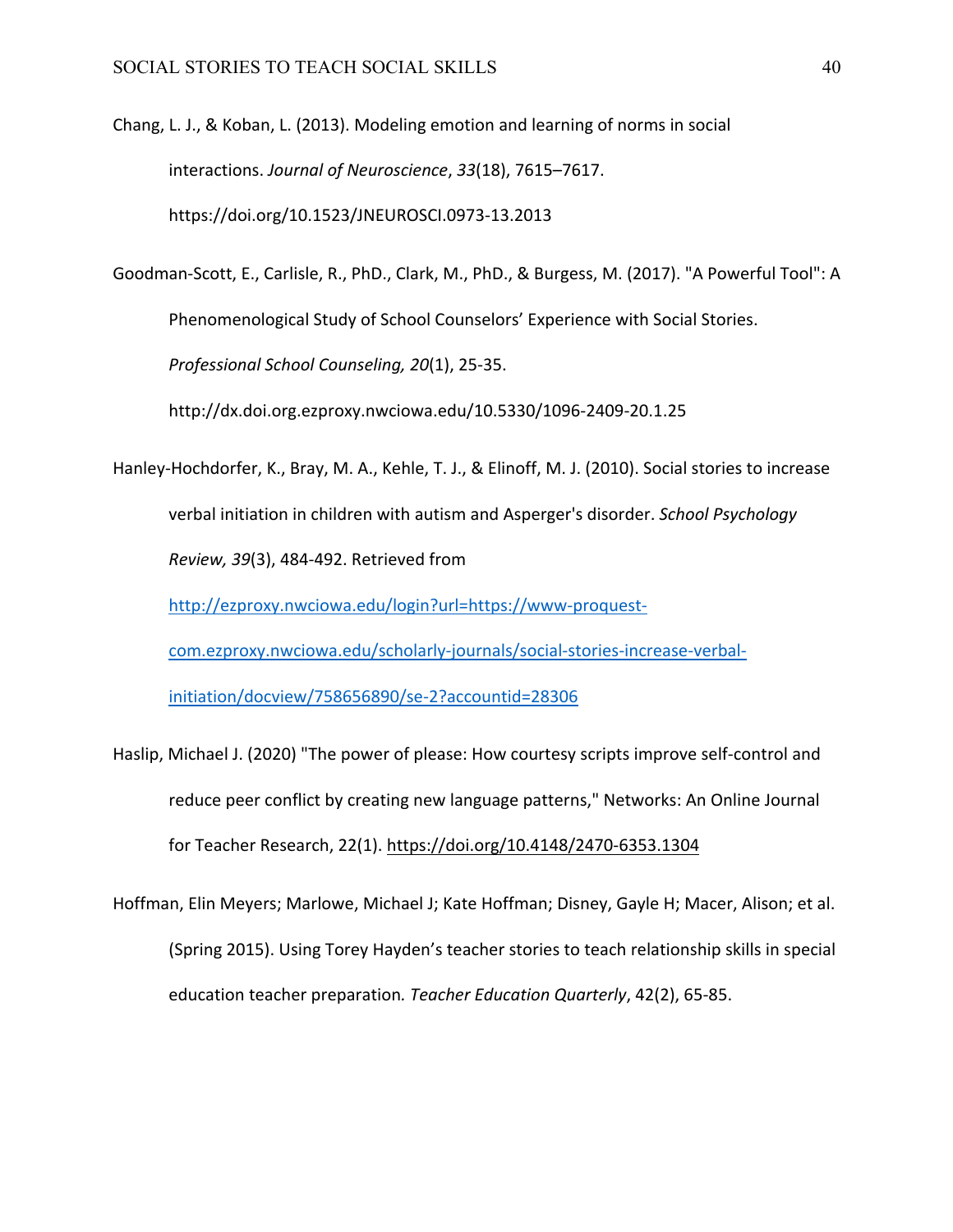- Laushey, K. M. and Heflin, L. J. (2000). Enhancing social skills of kindergarten children with autism through the training of multiple peers as tutors. *Journal of Autism and Development Disorders*, 30(3), 183-193.
- Litras, S., Moore, D.W., and Anderson, A. (2010). Using video self modeled social stories to teacher social skills to a young child with autism. *Hindawi Publishing Co. https://*doi.org/10.1155/2010/834979.
- Mangin, M. M. (2010). Building relationships step by step: One teacher leader's journey. *SAGE journal*, 13(2), 13-20.
- Minahan, J. (2019). Building positive relationships with students struggling with mental health. *Phi Delta Kappan*, *100*(6), 56–59. https://doi.org/10.1177/0031721719834030
- Parr, C. (2018). Do your relationships with students really matter? *The Times Educational Supplement,* 53(12). Retrieved from

http://ezproxy.nwciowa.edu/login?url=https://www-proquestcom.ezproxy.nwciowa.edu/trade-journals/do-your-relationships-with-students-reallymatter/docview/2088315410/se-2?accountid=28306

- Potera, C. (2015). Do strong social skills in kindergarten predict success? *American Journal of Nursing*, 15(10) 15. doi:10.1097/01.NAJ.0000471925.87590.f1
- Reeve, Carin. *Helping Students Peacefully Engage with Emotions.* The Association of Supervision and Curriculum Development (ASCD). (2019, October 24). Retrieved March 6, 2020 from